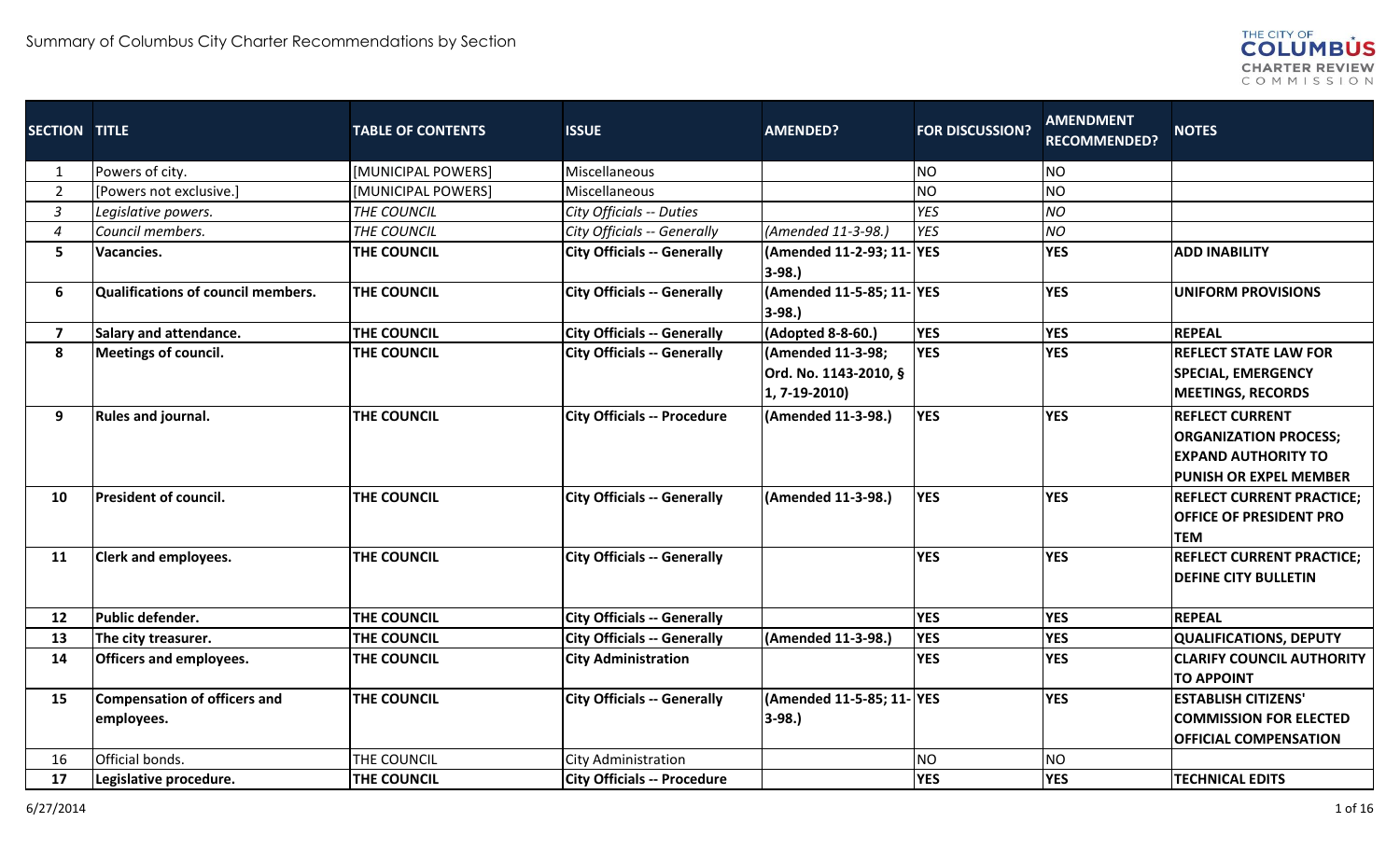

| SECTION TITLE |                                        | <b>TABLE OF CONTENTS</b>                      | <b>ISSUE</b>                       | <b>AMENDED?</b>                                       | <b>FOR DISCUSSION?</b> | <b>AMENDMENT</b><br><b>RECOMMENDED?</b> | <b>NOTES</b>                                                                                |
|---------------|----------------------------------------|-----------------------------------------------|------------------------------------|-------------------------------------------------------|------------------------|-----------------------------------------|---------------------------------------------------------------------------------------------|
| 18            | [Action on ordinances or resolutions.] | <b>THE COUNCIL</b>                            | <b>City Officials -- Procedure</b> |                                                       | <b>YES</b>             | <b>YES</b>                              | <b>PERMANENT RECORD</b>                                                                     |
| 19            | Ordinance enactment.                   | <b>[ORDINANCES AND</b><br><b>RESOLUTIONS1</b> | <b>City Officials -- Procedure</b> |                                                       | <b>YES</b>             | <b>YES</b>                              | <b>INTRO LEGISLATION IN</b><br><b>DIGITAL AND ELECTRONIC</b><br><b>FORMAT</b>               |
| 20            | [Reading procedure.]                   | <b>[ORDINANCES AND</b>                        | City Officials -- Procedure        |                                                       | NO                     | <b>NO</b>                               |                                                                                             |
| 21            | [Amendments or revisions.]             | [ORDINANCES AND                               | City Officials -- Procedure        |                                                       | <b>NO</b>              | <b>NO</b>                               |                                                                                             |
| 22            | Emergency measures.                    | <b>[ORDINANCES AND</b>                        | City Officials -- Procedure        |                                                       | <b>NO</b>              | <b>NO</b>                               |                                                                                             |
| 23            | [Subjects for emergency ordinances.]   | <b>[ORDINANCES AND</b>                        | City Officials -- Procedure        |                                                       | <b>NO</b>              | <b>NO</b>                               |                                                                                             |
| 24            | Approval or disapproval.               | <b>[ORDINANCES AND</b>                        | City Officials -- Procedure        | (Amended 11-3-98.)                                    | NO                     | <b>NO</b>                               |                                                                                             |
| 25            | [Passing over mayor's disapproval.]    | <b>[ORDINANCES AND</b>                        | City Officials -- Procedure        | (Amended 11-3-98.)                                    | NO                     | N <sub>O</sub>                          |                                                                                             |
| 26            | Mayor's estimate.                      | [FINANCES]                                    | <b>City Administration</b>         |                                                       | <b>YES</b>             | <b>YES</b>                              | <b>ELECTRONIC RECORDS,</b><br><b>REMOVE SINKING FUND,</b><br><b>REMOVE AUDITOR'S BLANKS</b> |
| 27            | Appropriation ordinance.               | [FINANCES]                                    | City Administration                | (Amended 11-3-98.)                                    | NO <sub>1</sub>        | N <sub>O</sub>                          |                                                                                             |
| 28            | Transfer of funds.                     | [FINANCES]                                    | City Administration                |                                                       | <b>NO</b>              | <b>NO</b>                               |                                                                                             |
| 29            | Supplementary appropriation.           | [FINANCES]                                    | City Administration                |                                                       | <b>NO</b>              | <b>NO</b>                               |                                                                                             |
| 30            | Limitations on appropriations.         | [FINANCES]                                    | <b>City Administration</b>         |                                                       | <b>NO</b>              | <b>NO</b>                               |                                                                                             |
| 31            | Limitations on expenditures.           | [FINANCES]                                    | City Administration                |                                                       | <b>NO</b>              | <b>NO</b>                               |                                                                                             |
| 32            | <b>Balances of bond issues.</b>        | [FINANCES]                                    | <b>City Administration</b>         |                                                       | <b>YES</b>             | <b>YES</b>                              | <b>REMOVE SINKING FUND</b><br><b>REFERENCE, AMEND</b>                                       |
| 33            | Investigation by council.              | [FINANCES]                                    | <b>City Officials -- Procedure</b> |                                                       | <b>YES</b>             | <b>YES</b>                              | <b>ALLOW COUNCIL TO APPOINT</b><br><b>INVESTIGATOR</b>                                      |
| 34            | [Investigation procedure.]             | [FINANCES]                                    | <b>City Officials -- Procedure</b> | (Amended 11-3-98.)                                    | <b>YES</b>             | <b>YES</b>                              | <b>ALLOW COUNCIL TO APPOINT</b><br><b>INVESTIGATOR</b>                                      |
| 35            | Ordinances-filing and publication.     | <b>[FINAL PASSAGE OF</b><br>ORDINANCES]       | City Officials -- Procedure        | (Adopted 8-9-21.)                                     | <b>NO</b>              | <b>NO</b>                               |                                                                                             |
| 36            | (Supplemental) Income Tax.             | [INCOME TAX]                                  | City Administration                | (Adopted 11-6-56.<br>Former 36 deleted 11-<br>$7-33.$ | NO                     | N <sub>O</sub>                          |                                                                                             |
| 37            | (Deleted 11-7-33.)                     | [INCOME TAX]                                  | N/A                                | (Deleted 11-7-33.)                                    | NO                     | <b>NO</b>                               |                                                                                             |
| 6/27/2014     |                                        |                                               |                                    |                                                       |                        |                                         | 2 of 16                                                                                     |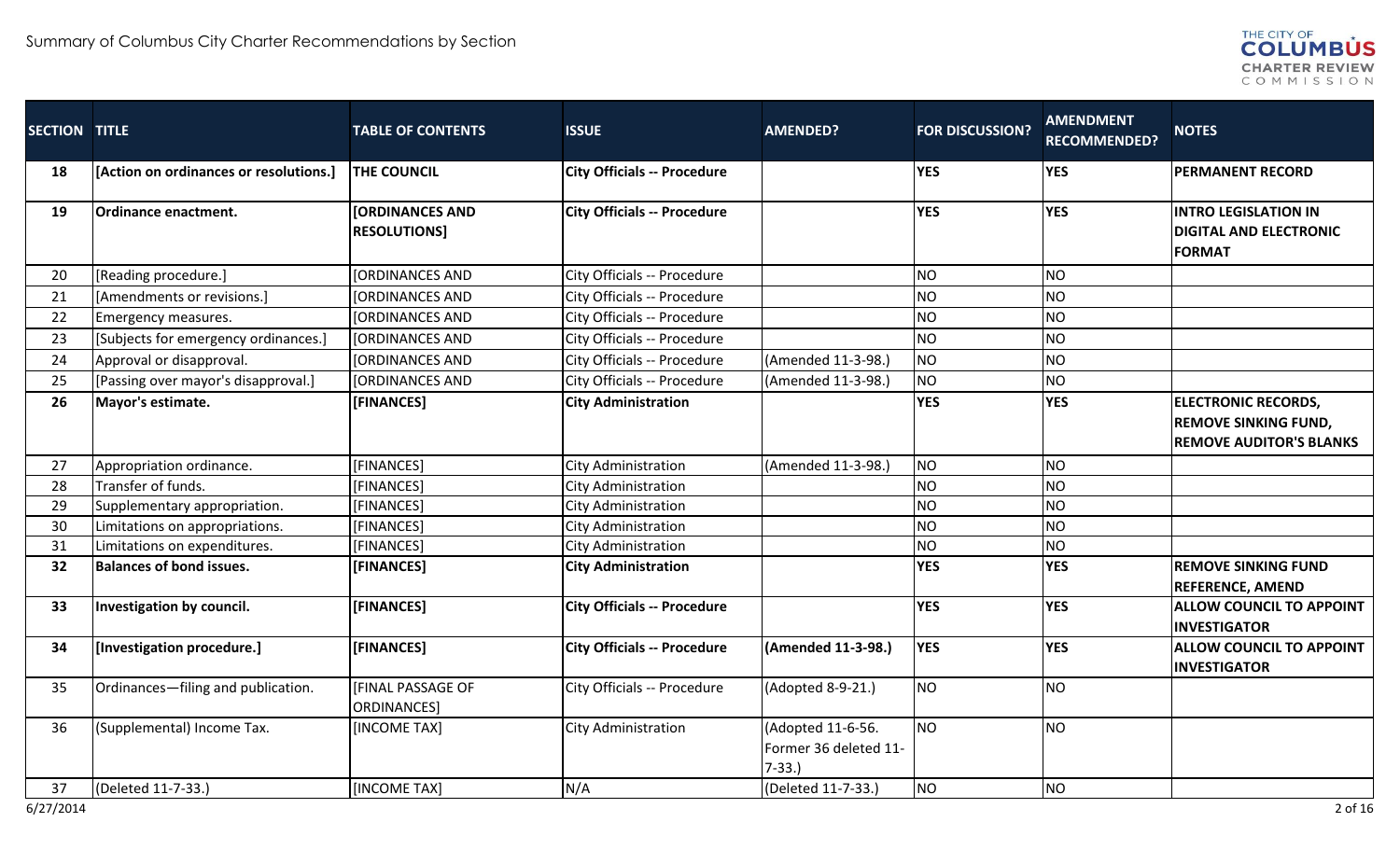

| <b>SECTION TITLE</b> |                                         | <b>TABLE OF CONTENTS</b>         | <b>ISSUE</b>      | <b>AMENDED?</b>    | <b>FOR DISCUSSION?</b> | <b>AMENDMENT</b><br><b>RECOMMENDED?</b> | <b>NOTES</b>                                                                    |
|----------------------|-----------------------------------------|----------------------------------|-------------------|--------------------|------------------------|-----------------------------------------|---------------------------------------------------------------------------------|
| 38                   | (Deleted 11-7-33.)                      | <b>INCOME TAXI</b>               | N/A               | (Deleted 11-7-33.) | <b>NO</b>              | <b>NO</b>                               |                                                                                 |
| 39                   | (Deleted 11-7-33.)                      | [INCOME TAX]                     | N/A               | (Deleted 11-7-33.) | <b>NO</b>              | <b>NO</b>                               |                                                                                 |
| 40                   | (Deleted 11-7-33.)                      | [INCOME TAX]                     | N/A               | (Deleted 11-7-33.) | NO                     | <b>NO</b>                               |                                                                                 |
| 41                   | The initiative.                         | <b>INITIATIVE AND REFERENDUM</b> | <b>Elections</b>  | (Adopted 11-7-33.) | <b>YES</b>             | <b>YES</b>                              | <b>REPEAL, ENACT NEW</b><br><b>PROVISIONS (SEE ELECTIONS</b><br><b>SUMMARY)</b> |
| 42                   | [Petition and signatures.]              | <b>INITIATIVE AND REFERENDUM</b> | <b>Elections</b>  | (Adopted 11-7-33.) | <b>YES</b>             | <b>YES</b>                              | <b>REPEAL, ENACT NEW</b><br><b>PROVISIONS (SEE ELECTIONS</b><br><b>SUMMARY)</b> |
| 43                   | [Duties of city clerk.]                 | <b>INITIATIVE AND REFERENDUM</b> | <b>Elections</b>  | (Adopted 11-7-33.) | <b>YES</b>             | <b>YES</b>                              | <b>REPEAL, ENACT NEW</b><br><b>PROVISIONS (SEE ELECTIONS</b><br><b>SUMMARY)</b> |
| 44                   | [Council action; submission to voters.] | <b>INITIATIVE AND REFERENDUM</b> | <b>IElections</b> | (Adopted 11-7-33.) | <b>YES</b>             | <b>YES</b>                              | <b>REPEAL, ENACT NEW</b><br><b>PROVISIONS (SEE ELECTIONS</b><br><b>SUMMARY)</b> |
| 45                   | [Approval or rejection.]                | <b>INITIATIVE AND REFERENDUM</b> | <b>Elections</b>  | (Adopted 11-7-33.) | <b>YES</b>             | <b>YES</b>                              | <b>REPEAL, ENACT NEW</b><br><b>PROVISIONS (SEE ELECTIONS</b><br><b>SUMMARY)</b> |
| 46                   | [Ballots; levies; taxes.]               | <b>INITIATIVE AND REFERENDUM</b> | <b>Elections</b>  |                    | <b>YES</b>             | <b>YES</b>                              | <b>REPEAL, ENACT NEW</b><br><b>PROVISIONS (SEE ELECTIONS</b><br><b>SUMMARY)</b> |
| 47                   | [Submission to council; publication.]   | INITIATIVE AND REFERENDUM        | <b>Elections</b>  |                    | <b>YES</b>             | <b>YES</b>                              | <b>REPEAL, ENACT NEW</b><br><b>PROVISIONS (SEE ELECTIONS</b><br><b>SUMMARY)</b> |
| 48                   | The referendum.                         | <b>INITIATIVE AND REFERENDUM</b> | <b>Elections</b>  | (Adopted 11-7-33.) | <b>YES</b>             | <b>YES</b>                              | <b>REPEAL, ENACT NEW</b><br><b>PROVISIONS (SEE ELECTIONS</b><br><b>SUMMARY)</b> |
| 49                   | [Signatures for referendum.]            | <b>INITIATIVE AND REFERENDUM</b> | <b>Elections</b>  | (Adopted 11-7-33.) | <b>YES</b>             | <b>YES</b>                              | <b>REPEAL, ENACT NEW</b><br><b>PROVISIONS (SEE ELECTIONS</b><br><b>SUMMARY)</b> |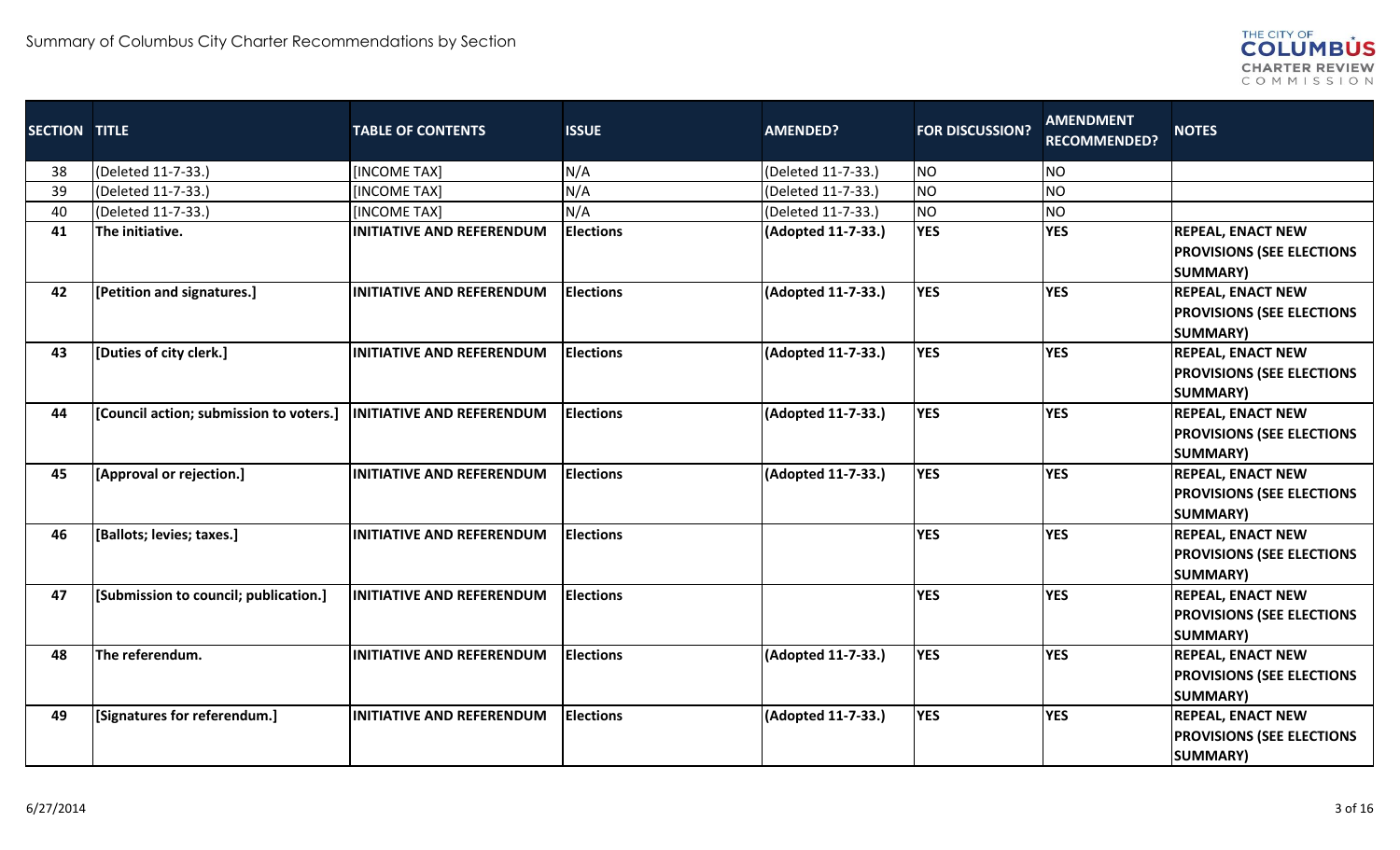

| <b>SECTION TITLE</b> |                                                | <b>TABLE OF CONTENTS</b>         | <b>ISSUE</b>                       | <b>AMENDED?</b>                     | <b>FOR DISCUSSION?</b> | <b>AMENDMENT</b><br><b>RECOMMENDED?</b> | <b>NOTES</b>                                                                    |
|----------------------|------------------------------------------------|----------------------------------|------------------------------------|-------------------------------------|------------------------|-----------------------------------------|---------------------------------------------------------------------------------|
| 50                   | [Action by clerk and council on<br>petition.]  | <b>INITIATIVE AND REFERENDUM</b> | <b>Elections</b>                   |                                     | <b>YES</b>             | <b>YES</b>                              | <b>REPEAL, ENACT NEW</b><br><b>PROVISIONS (SEE ELECTIONS</b><br><b>SUMMARY)</b> |
| 51                   | [Referendum petition regulations;<br>ballots.] | <b>INITIATIVE AND REFERENDUM</b> | <b>Elections</b>                   |                                     | <b>YES</b>             | <b>YES</b>                              | <b>REPEAL, ENACT NEW</b><br><b>PROVISIONS (SEE ELECTIONS</b><br><b>SUMMARY)</b> |
| 52                   | (Deleted 11-7-33.)                             | <b>INITIATIVE AND REFERENDUM</b> | N/A                                | (Deleted 11-7-33.)                  | <b>YES</b>             | <b>YES</b>                              | <b>REPEAL, ENACT NEW</b><br><b>PROVISIONS (SEE ELECTIONS</b><br><b>SUMMARY)</b> |
| 53                   | <b>Conflicting ordinances.</b>                 | <b>INITIATIVE AND REFERENDUM</b> | <b>Elections</b>                   |                                     | <b>YES</b>             | <b>YES</b>                              | <b>REPEAL, ENACT NEW</b><br><b>PROVISIONS (SEE ELECTIONS</b><br><b>SUMMARY)</b> |
| 54                   | Referendum on emergency measures.              | <b>INITIATIVE AND REFERENDUM</b> | <b>Elections</b>                   |                                     | <b>YES</b>             | <b>YES</b>                              | <b>REPEAL, ENACT NEW</b><br><b>PROVISIONS (SEE ELECTIONS</b><br><b>SUMMARY)</b> |
| 55                   | When referendum does not apply.                | <b>INITIATIVE AND REFERENDUM</b> | <b>Elections</b>                   |                                     | <b>YES</b>             | <b>YES</b>                              | <b>REPEAL, ENACT NEW</b><br><b>PROVISIONS (SEE ELECTIONS</b><br><b>SUMMARY)</b> |
| 56                   | Referendum-preliminary action.                 | <b>INITIATIVE AND REFERENDUM</b> | <b>Elections</b>                   |                                     | <b>YES</b>             | <b>YES</b>                              | <b>REPEAL, ENACT NEW</b><br><b>PROVISIONS (SEE ELECTIONS</b><br><b>SUMMARY)</b> |
| 57                   | Executive and administrative powers.           | THE EXECUTIVE                    | City Officials -- Duties           |                                     | <b>I</b> NO            | <b>NO</b>                               |                                                                                 |
| 58                   | Term and qualifications of mayor.              | THE EXECUTIVE                    | <b>City Officials -- Generally</b> | (Amended 11-5-85; 11-YES<br>$3-98.$ |                        | <b>YES</b>                              | <b>UNIFORM PROVISIONS</b>                                                       |
| 59                   | Salary of mayor.                               | <b>THE EXECUTIVE</b>             | <b>City Officials -- Generally</b> |                                     | <b>YES</b>             | <b>YES</b>                              | <b>REPEAL</b>                                                                   |
| 60                   | Mayor's power to appoint and remove.           | <b>THE EXECUTIVE</b>             | City Officials -- Duties           |                                     | <b>NO</b>              | <b>NO</b>                               |                                                                                 |
| 61                   | Appointment and removal of<br>employees.       | <b>THE EXECUTIVE</b>             | <b>City Officials -- Generally</b> | (Amended 11-5-74; 11-YES<br>3-98.)  |                        | <b>YES</b>                              | <b>REMOVE SINKING FUND</b><br><b>REFERENCE</b>                                  |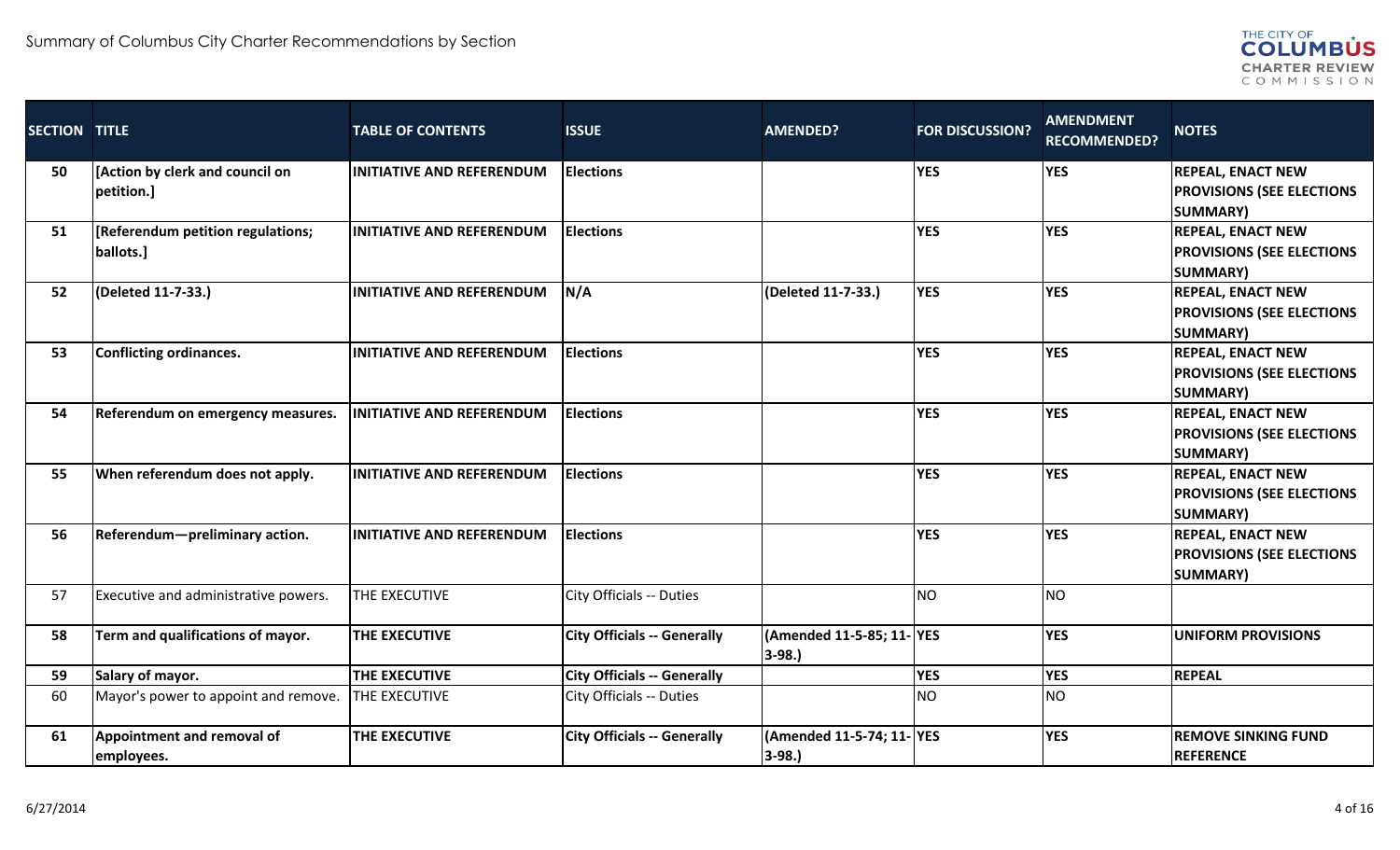

| <b>SECTION TITLE</b> |                                         | <b>TABLE OF CONTENTS</b> | <b>ISSUE</b>                       | <b>AMENDED?</b>                       | <b>FOR DISCUSSION?</b> | <b>AMENDMENT</b><br><b>RECOMMENDED?</b> | <b>NOTES</b>                     |
|----------------------|-----------------------------------------|--------------------------|------------------------------------|---------------------------------------|------------------------|-----------------------------------------|----------------------------------|
| 62                   | General powers and duties of mayor.     | THE EXECUTIVE            | City Officials -- Duties           | (Adopted 5-7-74;                      | NO                     | <b>NO</b>                               |                                  |
|                      |                                         |                          |                                    | amended 11-3-98.)                     |                        |                                         |                                  |
| 63                   | Mayor's investigation.                  | THE EXECUTIVE            | City Officials -- Procedure        |                                       | <b>NO</b>              | <b>NO</b>                               |                                  |
| 64                   | Succession of mayor - acting mayor.     | THE EXECUTIVE            | <b>City Officials -- Procedure</b> | (Amended 11-5-74; 11-YES<br>$3 - 89.$ |                        | <b>YES</b>                              | <b>CLARIFY, EXPAND INABILITY</b> |
| 65                   | Mayor's right in council.               | THE EXECUTIVE            | City Officials -- Generally        |                                       | <b>NO</b>              | <b>NO</b>                               |                                  |
| 66                   | <b>Election and qualifications.</b>     | THE CITY ATTORNEY        | <b>City Officials -- Generally</b> | (Amended 11-3-98.)                    | <b>YES</b>             | <b>YES</b>                              | <b>UNIFORM PROVISIONS</b>        |
| 67                   | Powers and duties.                      | THE CITY ATTORNEY        | <b>City Officials -- Duties</b>    | (Amended 11-3-98.)                    | <b>YES</b>             | <b>YES</b>                              | <b>ESTABLISH DEPUTY</b>          |
| 68                   | [Prosecuting attorney.]                 | THE CITY ATTORNEY        | City Officials -- Duties           | (Amended 11-3-98.)                    | NO                     | <b>NO</b>                               |                                  |
| 69                   | [Representing city.]                    | THE CITY ATTORNEY        | City Officials -- Duties           | (Amended 11-3-98.)                    | NO                     | <b>NO</b>                               |                                  |
| 70                   | [Rendering opinions.]                   | THE CITY ATTORNEY        | City Officials -- Duties           |                                       | <b>NO</b>              | <b>NO</b>                               |                                  |
| 71                   | Actions.                                | THE CITY ATTORNEY        | City Officials -- Duties           |                                       | <b>NO</b>              | <b>NO</b>                               |                                  |
| 72                   | [Obtaining forfeitures or specific      | THE CITY ATTORNEY        | City Officials -- Duties           |                                       | <b>NO</b>              | <b>NO</b>                               |                                  |
|                      | performance.]                           |                          |                                    |                                       |                        |                                         |                                  |
| 73                   | [Mandamus.]                             | THE CITY ATTORNEY        | City Officials -- Duties           |                                       | <b>NO</b>              | <b>NO</b>                               |                                  |
| 74                   | [Taxpayer's suit.]                      | THE CITY ATTORNEY        | City Officials -- Duties           | (Amended 11-3-98.)                    | <b>NO</b>              | <b>NO</b>                               |                                  |
| 75                   | [Suit on bonds or notes.]               | THE CITY ATTORNEY        | City Officials -- Duties           |                                       | <b>NO</b>              | <b>NO</b>                               |                                  |
| 76                   | [Action on taxpayer's suit.]            | THE CITY ATTORNEY        | City Officials -- Duties           |                                       | NO                     | <b>NO</b>                               |                                  |
| 77                   | City attorney to act as city solicitor. | THE CITY ATTORNEY        | N/A                                | (Repealed 11-3-98.)                   | NO                     | <b>NO</b>                               |                                  |
| 78                   | Successor to city attorney.             | THE CITY ATTORNEY        | <b>City Officials -- Duties</b>    |                                       | <b>YES</b>             | <b>YES</b>                              | <b>ADD INABILITY</b>             |
| 79                   | <b>Election and qualifications.</b>     | <b>THE AUDITOR</b>       | <b>City Officials -- Generally</b> | (Amended 11-3-98.)                    | <b>YES</b>             | <b>YES</b>                              | <b>UNIFORM PROVISIONS</b>        |
| 80                   | Powers and duties.                      | THE AUDITOR              | City Officials -- Duties           | (Amended 11-3-98.)                    | NO                     | <b>NO</b>                               |                                  |
| 81                   | [Accounts and forms.]                   | THE AUDITOR              | City Officials -- Duties           | (Amended 11-3-98.)                    | NO                     | <b>NO</b>                               |                                  |
| 82                   | [Daily reports; appropriations.]        | THE AUDITOR              | City Officials -- Duties           | (Amended 11-3-98.)                    | NO                     | <b>NO</b>                               |                                  |
| 83                   | [Auditing officer's accounts.]          | THE AUDITOR              | City Officials -- Duties           | (Amended 11-3-98.)                    | <b>NO</b>              | <b>NO</b>                               |                                  |
| 84                   | [Payment of claims.]                    | THE AUDITOR              | City Officials -- Duties           | (Amended 11-3-98.)                    | NO                     | <b>NO</b>                               |                                  |
| 85                   | [Payment of unlawful claims.]           | THE AUDITOR              | City Officials -- Duties           | (Amended 11-3-98.)                    | NO                     | <b>NO</b>                               |                                  |
| 86                   | [Deputy and assistants.]                | THE AUDITOR              | City Officials -- Duties           | (Amended 11-3-98.)                    | <b>NO</b>              | <b>NO</b>                               |                                  |
| 87                   | Successor to auditor.                   | THE AUDITOR              | City Officials -- Duties           | (Amended 11-3-98.)                    | NO                     | <b>NO</b>                               |                                  |
| 88                   | [Custodian of city's money.]            | <b>THE TREASURER</b>     | <b>City Officials -- Generally</b> | (Amended 11-3-98.)                    | <b>YES</b>             | <b>YES</b>                              | <b>ADD INABILITY</b>             |
| 89                   | [Money from county treasurer.]          | THE TREASURER            | City Officials -- Duties           |                                       | <b>NO</b>              | <b>NO</b>                               |                                  |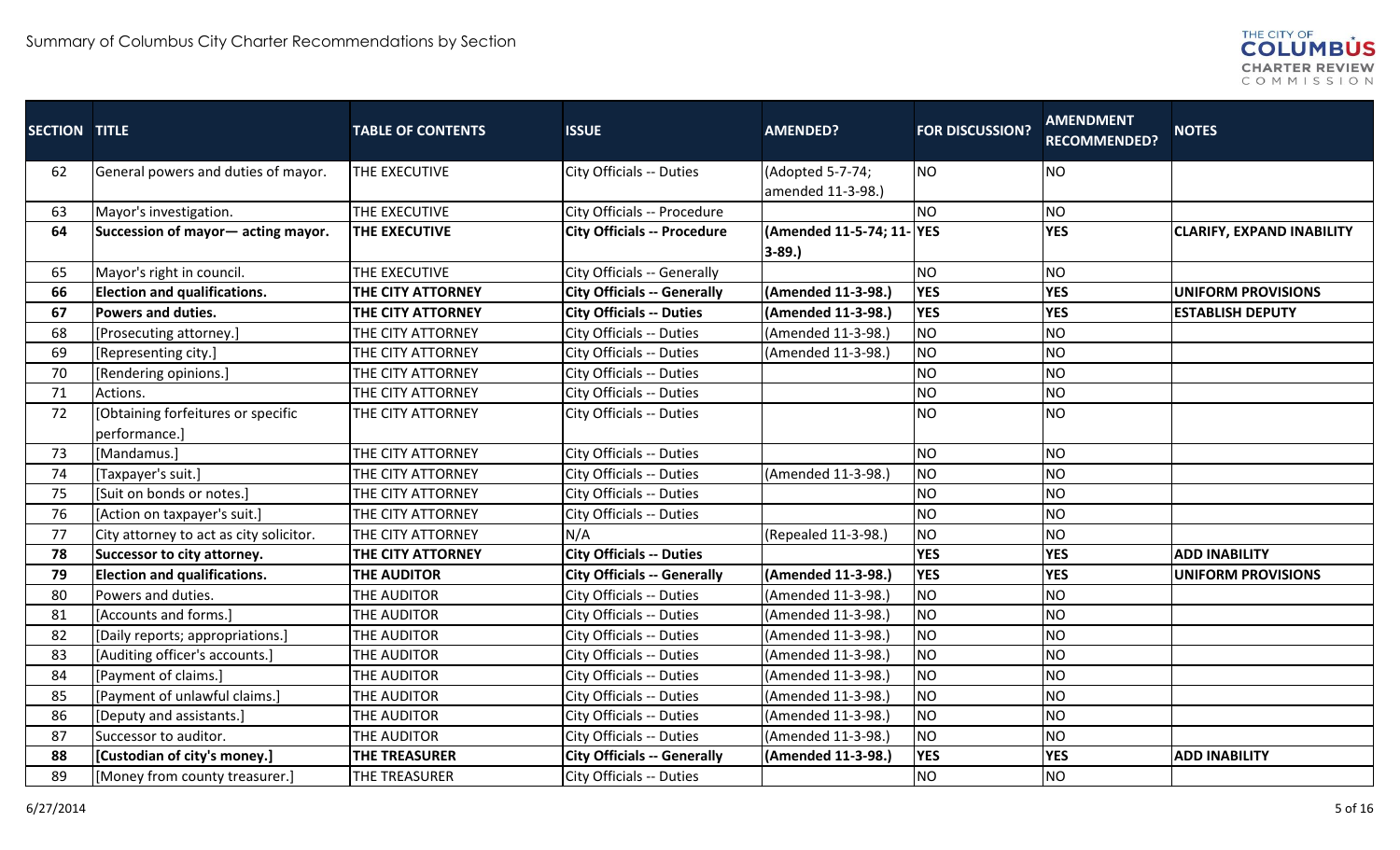

| <b>SECTION TITLE</b> |                                                             | <b>TABLE OF CONTENTS</b>                               | <b>ISSUE</b>                    | <b>AMENDED?</b>                     | <b>FOR DISCUSSION?</b> | <b>AMENDMENT</b><br><b>RECOMMENDED?</b> | <b>NOTES</b>                                                     |
|----------------------|-------------------------------------------------------------|--------------------------------------------------------|---------------------------------|-------------------------------------|------------------------|-----------------------------------------|------------------------------------------------------------------|
| 90                   | [Payment of money due city.]                                | THE TREASURER                                          | City Officials -- Duties        | (Amended 11-3-98.)                  | <b>NO</b>              | <b>NO</b>                               |                                                                  |
| 91                   | [Disbursement of funds.]                                    | THE TREASURER                                          | City Officials -- Duties        |                                     | <b>NO</b>              | <b>NO</b>                               |                                                                  |
| 92                   | [Detailed account.]                                         | THE TREASURER                                          | City Officials -- Duties        | (Amended 11-3-98.)                  | <b>NO</b>              | <b>NO</b>                               |                                                                  |
| 93                   | [Depositories.]                                             | <b>THE TREASURER</b>                                   | <b>City Officials -- Duties</b> | (Adopted 11-7-21.)                  | <b>YES</b>             | <b>YES</b>                              | <b>COUNCIL TO PASS ORDINANCE</b><br><b>GOVERNING INVESTMENTS</b> |
| 94                   | [Powers and duties.]                                        | THE TREASURER                                          | City Officials -- Duties        | (Amended 11-3-98.)                  | <b>NO</b>              | <b>NO</b>                               |                                                                  |
| 95                   | [Departure from office.]                                    | THE TREASURER                                          | City Officials -- Duties        | (Amended 11-3-98.)                  | <b>NO</b>              | <b>NO</b>                               |                                                                  |
| 96                   | [Assistants and clerks.]                                    | THE TREASURER                                          | City Officials -- Duties        |                                     | <b>NO</b>              | <b>NO</b>                               |                                                                  |
| 97                   | Departments and divisions established                       | <b>DEPARTMENTS AND DIVISIONS</b>                       | <b>City Administration</b>      | (Amended 11-5-74.)                  | <b>NO</b>              | <b>NO</b>                               |                                                                  |
| 98                   | Administrative Code.                                        | <b>DEPARTMENTS AND DIVISIONS</b>                       | <b>City Administration</b>      | (Amended 11-5-74.)                  | <b>NO</b>              | <b>NO</b>                               |                                                                  |
| 99                   | General powers and duties of<br>administrative departments. | DEPARTMENTS AND DIVISIONS                              | <b>City Administration</b>      | (Amended 11-5-74; 11- NO<br>$3-98.$ |                        | <b>NO</b>                               |                                                                  |
| 100                  | Appointments.                                               | <b>DEPARTMENTS AND DIVISIONS</b>                       | <b>City Administration</b>      |                                     | <b>NO</b>              | <b>NO</b>                               |                                                                  |
| 101                  | General powers and duties of director.                      | DEPARTMENT OF PUBLIC SAFETY City Administration        |                                 | (Amended 11-5-74; 11- NO<br>$3-98.$ |                        | <b>NO</b>                               |                                                                  |
| 101.1                | Appointment of police and fire chiefs.                      | DEPARTMENT OF PUBLIC SAFETY City Administration        |                                 | (Adopted 7-19-99.)                  | <b>NO</b>              | <b>NO</b>                               |                                                                  |
| 102                  | Division of police.                                         | DEPARTMENT OF PUBLIC SAFETY City Administration        |                                 | (Amended 11-3-98.)                  | <b>NO</b>              | <b>NO</b>                               |                                                                  |
| 103                  | [Control by chief of police.]                               | DEPARTMENT OF PUBLIC SAFETY City Administration        |                                 | (Amended 11-3-98.)                  | <b>NO</b>              | <b>NO</b>                               |                                                                  |
| 104                  | [Special police officers.]                                  | <b>DEPARTMENT OF PUBLIC SAFETY City Administration</b> |                                 | (Amended 11-3-98.)                  | <b>NO</b>              | <b>NO</b>                               |                                                                  |
| 105                  | Division of fire.                                           | DEPARTMENT OF PUBLIC SAFETY City Administration        |                                 | (Amended 11-3-98.)                  | <b>NO</b>              | <b>NO</b>                               |                                                                  |
| 106                  | [Control by fire chief.]                                    | <b>DEPARTMENT OF PUBLIC SAFETY City Administration</b> |                                 | (Amended 11-3-98.)                  | <b>NO</b>              | <b>NO</b>                               |                                                                  |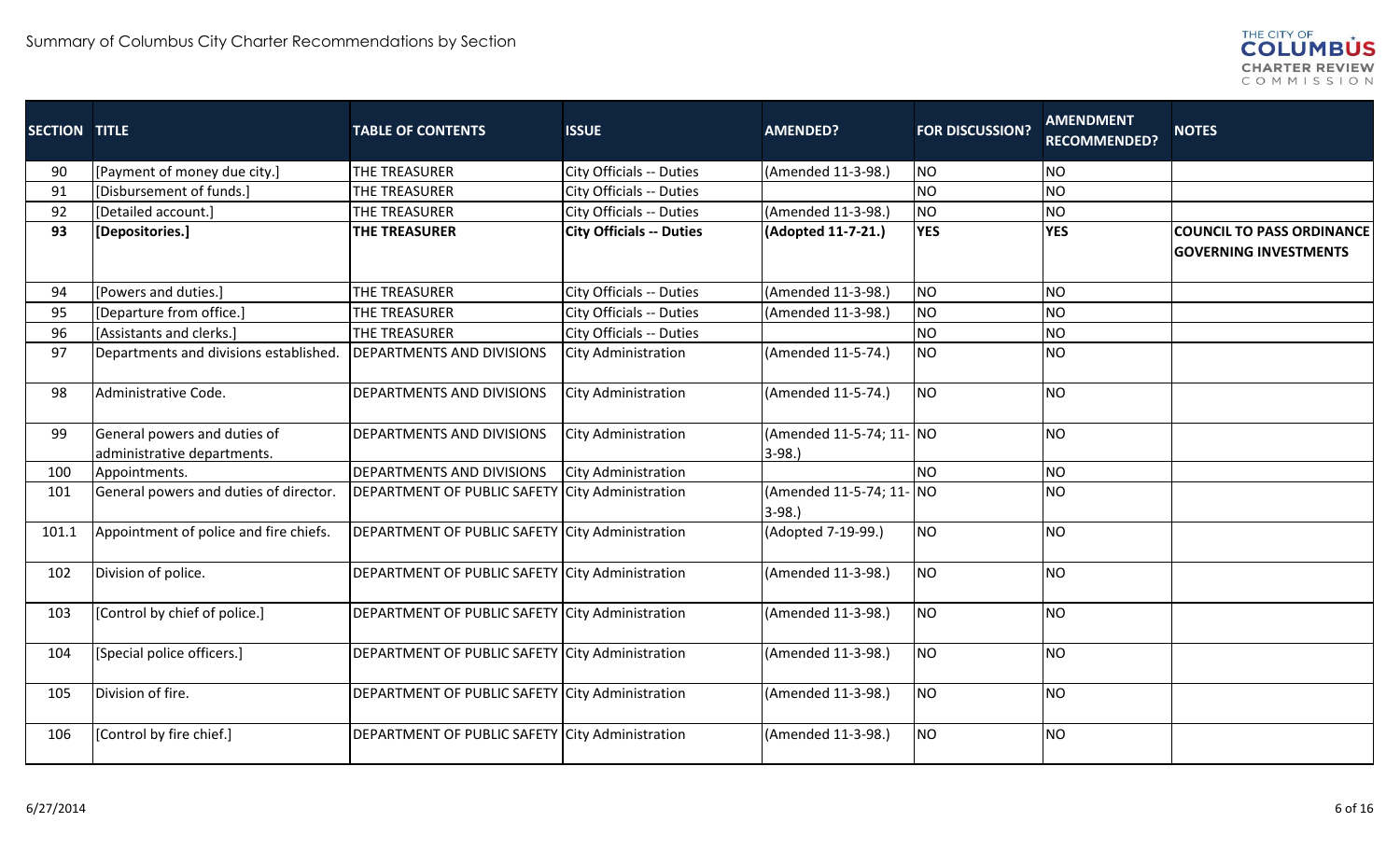

| <b>SECTION TITLE</b> |                                                                 | <b>TABLE OF CONTENTS</b>                        | <b>ISSUE</b>         | <b>AMENDED?</b>                           | <b>FOR DISCUSSION?</b> | <b>AMENDMENT</b><br><b>RECOMMENDED?</b> | <b>NOTES</b>                                                                                        |
|----------------------|-----------------------------------------------------------------|-------------------------------------------------|----------------------|-------------------------------------------|------------------------|-----------------------------------------|-----------------------------------------------------------------------------------------------------|
| 107                  | Removal of chiefs.                                              | DEPARTMENT OF PUBLIC SAFETY City Administration |                      | (Amended 7-19-99.)                        | NO                     | <b>NO</b>                               |                                                                                                     |
| 108                  | Suspension in fire and police division.                         | DEPARTMENT OF PUBLIC SAFETY City Administration |                      |                                           | <b>NO</b>              | <b>NO</b>                               |                                                                                                     |
| 109                  | Appeal to civil service commission.                             | DEPARTMENT OF PUBLIC SAFETY City Administration |                      |                                           | NO                     | <b>NO</b>                               |                                                                                                     |
| 110                  | Classification of employees in divisions<br>of police and fire. | DEPARTMENT OF PUBLIC SAFETY City Administration |                      |                                           | <b>NO</b>              | <b>NO</b>                               |                                                                                                     |
| 111                  | Relief of police and firefighters.                              | DEPARTMENT OF PUBLIC SAFETY City Administration |                      | (Amended 11-3-98.)                        | <b>NO</b>              | <b>NO</b>                               |                                                                                                     |
| 112                  | Division of public welfare.                                     | DEPARTMENT OF PUBLIC SAFETY N/A                 |                      | (Repealed 11-5-74.)                       | NO                     | <b>NO</b>                               |                                                                                                     |
| 112.1                | Division of building regulation.                                | DEPARTMENT OF PUBLIC SAFETY N/A                 |                      | (Repealed 11-5-74;                        | NO                     | <b>NO</b>                               |                                                                                                     |
| 112.2                | Division of weights and measures.                               | DEPARTMENT OF PUBLIC SAFETY N/A                 |                      | (Repealed 11-5-74;                        | NO                     | <b>NO</b>                               |                                                                                                     |
| 113                  | General powers and duties of director.                          | <b>DEPARTMENT OF PUBLIC</b>                     | N/A                  | (Repealed 11-5-74;                        | NO                     | <b>NO</b>                               |                                                                                                     |
| 114                  | [Management and control by director.]                           | <b>DEPARTMENT OF PUBLIC</b>                     | N/A                  | (Repealed 11-5-74;                        | NO                     | <b>NO</b>                               |                                                                                                     |
| 115                  | [Other duties of director.]                                     | DEPARTMENT OF PUBLIC                            | N/A                  | (Repealed 11-5-74;                        | NO                     | <b>NO</b>                               |                                                                                                     |
| 116                  | [Deleted Nov. 3, 1953; renumbered 11-                           | <b>DEPARTMENT OF PUBLIC</b>                     | N/A                  | (Deleted Nov. 3, 1953; NO                 |                        | <b>NO</b>                               |                                                                                                     |
|                      | $3-98.$                                                         | <b>SERVICE</b>                                  |                      | renumbered 11-3-98.)                      |                        |                                         |                                                                                                     |
| 117                  | [Deputy to director.]                                           | DEPARTMENT OF PUBLIC                            | N/A                  | (Repealed 11-5-74;                        | NO                     | <b>NO</b>                               |                                                                                                     |
| 118                  | <b>Water rates and charges.</b>                                 | <b>UTILITY RATES</b>                            | <b>Miscellaneous</b> | (Amended 11-5-74;                         | <b>YES</b>             | <b>YES</b>                              | <b>ADD ALL UTILITIES</b>                                                                            |
| 119                  | [Determining water rate.]                                       | <b>UTILITY RATES</b>                            | <b>Miscellaneous</b> |                                           | <b>YES</b>             | <b>YES</b>                              | <b>ADD ALL UTILITIES, DEBT</b><br><b>OBLIGATION, INTEREST AND</b><br><b>PRINCIPAL</b>               |
| 120                  | Interest on water bonds.                                        | <b>UTILITY RATES</b>                            | <b>Miscellaneous</b> | (Amended 11-5-74;<br>renumbered 11-3-98.) | <b>YES</b>             | <b>YES</b>                              | <b>ADD ALL UTILITIES, REMOVE</b><br><b>SINKING FUND, REFERENCE</b><br><b>DEBT OBLIGICATION FUND</b> |
| 121                  | [Depreciation fund.]                                            | <b>UTILITY RATES</b>                            | <b>Miscellaneous</b> | (Renumbered 11-3-                         | <b>YES</b>             | <b>YES</b>                              | <b>REPEAL</b>                                                                                       |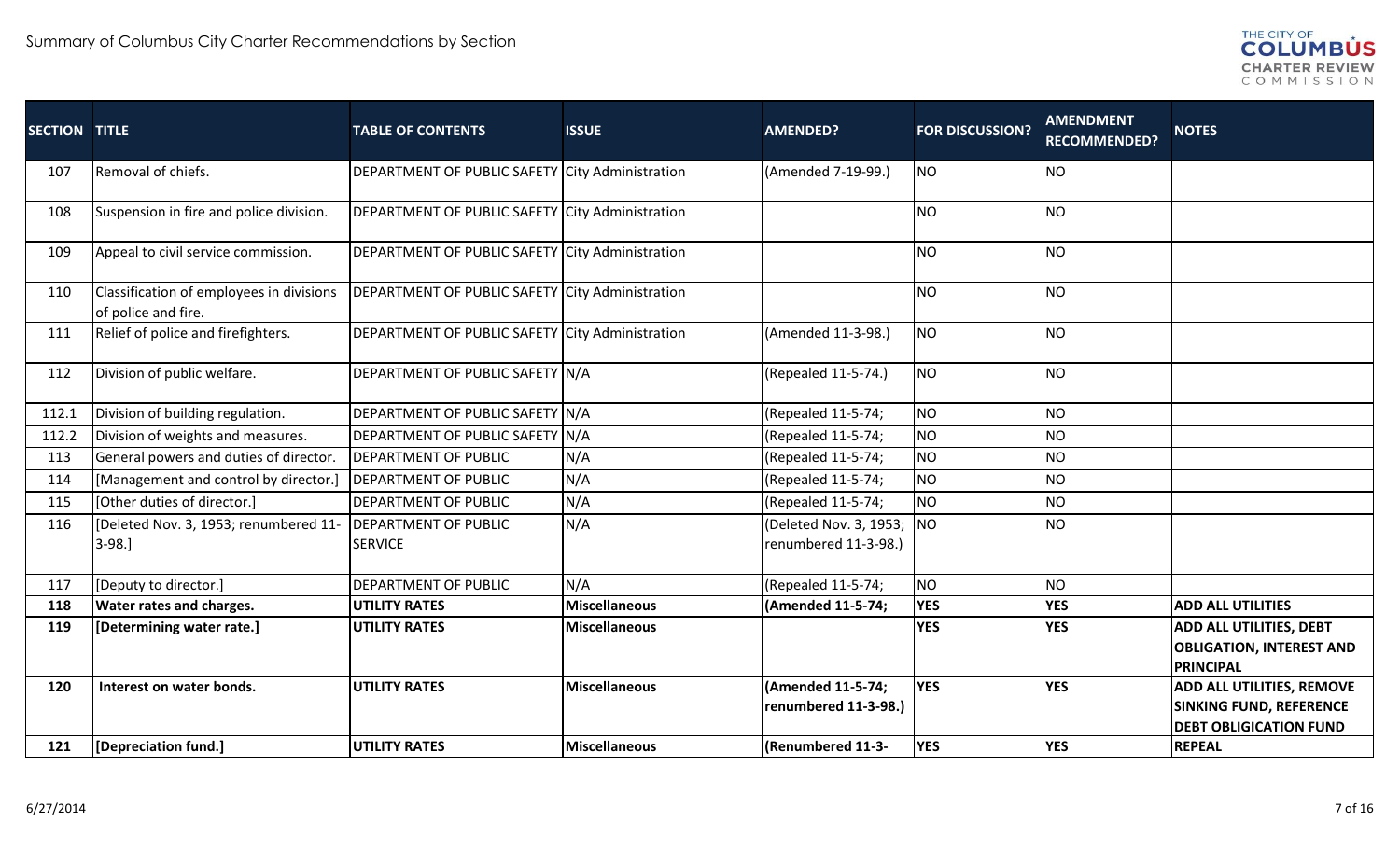

| <b>SECTION TITLE</b> |                                                                                                 | <b>TABLE OF CONTENTS</b>                         | <b>ISSUE</b>               | <b>AMENDED?</b>                                          | <b>FOR DISCUSSION?</b> | <b>AMENDMENT</b><br><b>RECOMMENDED?</b> | <b>NOTES</b>                                                      |
|----------------------|-------------------------------------------------------------------------------------------------|--------------------------------------------------|----------------------------|----------------------------------------------------------|------------------------|-----------------------------------------|-------------------------------------------------------------------|
| 122                  | [Exemption from water bills.]                                                                   | <b>UTILITY RATES</b>                             | <b>Miscellaneous</b>       | (Renumbered 11-3-<br>98.)                                | <b>YES</b>             | <b>YES</b>                              | <b>MODERNIZE, EXPAND</b><br><b>FLEXIBILITY AND ELIGIBILITY</b>    |
| 123                  | Cash deposits on water.                                                                         | <b>UTILITY RATES</b>                             | <b>Miscellaneous</b>       | (Amended 11-5-74;<br>renumbered and                      | <b>YES</b>             | <b>YES</b>                              | <b>REPEAL, ENACT AUTHORITY</b><br><b>FOR RULES</b>                |
| 124                  | <b>Rates and charges for service furnished UTILITY RATES</b><br>by municipally owned utilities. |                                                  | Miscellaneous              | (Adopted 8-14-17;<br>renumbered 11-3-98.)                | <b>YES</b>             | <b>YES</b>                              | <b>ADD ALL UTILITIES</b>                                          |
| 125                  | Board of health.                                                                                | <b>DEPARTMENT OF HEALTH</b>                      | <b>City Administration</b> | (Amended 11-5-74;<br>renumbered and<br>amended 11-3-98.) | <b>NO</b>              | <b>NO</b>                               |                                                                   |
| 126                  | Terms of office of members.                                                                     | <b>DEPARTMENT OF HEALTH</b>                      | <b>City Administration</b> | (Amended 11-5-74;                                        | <b>NO</b>              | <b>NO</b>                               |                                                                   |
| 127                  | Powers and duties.                                                                              | <b>DEPARTMENT OF HEALTH</b>                      | <b>City Administration</b> | (Renumbered $11-3-98$ .) NO                              |                        | <b>NO</b>                               |                                                                   |
| 128                  | <b>Recreation and Parks Commission;</b><br>appointment and organization.                        | <b>RECREATION AND PARKS</b><br><b>DEPARTMENT</b> | <b>City Administration</b> | (Adopted 11-7-72;<br>renumbered and<br>amended 11-3-98.) | <b>YES</b>             | <b>YES</b>                              | <b>UPDATE COMMISSION</b><br>QUALIFICATIONS,<br><b>COMPOSITION</b> |
| 129                  | Powers and duties of the commission.                                                            | <b>RECREATION AND PARKS</b><br><b>DEPARTMENT</b> | <b>City Administration</b> | (Adopted 11-7-72;<br>renumbered 11-3-98.)                | <b>NO</b>              | <b>NO</b>                               |                                                                   |
| 130                  | Trustees; appointment and<br>organization.                                                      | <b>PUBLIC LIBRARIES</b>                          | N/A                        | (Repealed 11-5-85.)                                      | <b>NO</b>              | <b>NO</b>                               |                                                                   |
| 131                  | Powers and duties of trustees.                                                                  | <b>PUBLIC LIBRARIES</b>                          | N/A                        | (Repealed 11-5-85.)                                      | NO                     | <b>NO</b>                               |                                                                   |
| 132                  | [Annual report; general law.]                                                                   | <b>PUBLIC LIBRARIES</b>                          | N/A                        | (Repealed 11-5-85.)                                      | NO                     | <b>NO</b>                               |                                                                   |
| 133                  | [Appointment.]                                                                                  | <b>TRUSTEES OF THE SINKING</b><br><b>IFUND</b>   | <b>City Administration</b> |                                                          | <b>YES</b>             | <b>YES</b>                              | <b>REPEAL</b>                                                     |
| 134                  | Compensation and bond.                                                                          | TRUSTEES OF THE SINKING<br><b>FUND</b>           | <b>City Administration</b> |                                                          | <b>YES</b>             | <b>YES</b>                              | <b>REPEAL</b>                                                     |
| 135                  | Organization of board.                                                                          | <b>TRUSTEES OF THE SINKING</b><br><b>FUND</b>    | <b>City Administration</b> | (Amended 11-3-98.)                                       | <b>YES</b>             | <b>YES</b>                              | <b>REPEAL</b>                                                     |
| 136                  | Powers and duties.                                                                              | TRUSTEES OF THE SINKING<br><b>FUND</b>           | <b>City Administration</b> | (Adopted 11-8-21.)                                       | <b>YES</b>             | <b>YES</b>                              | <b>REPEAL</b>                                                     |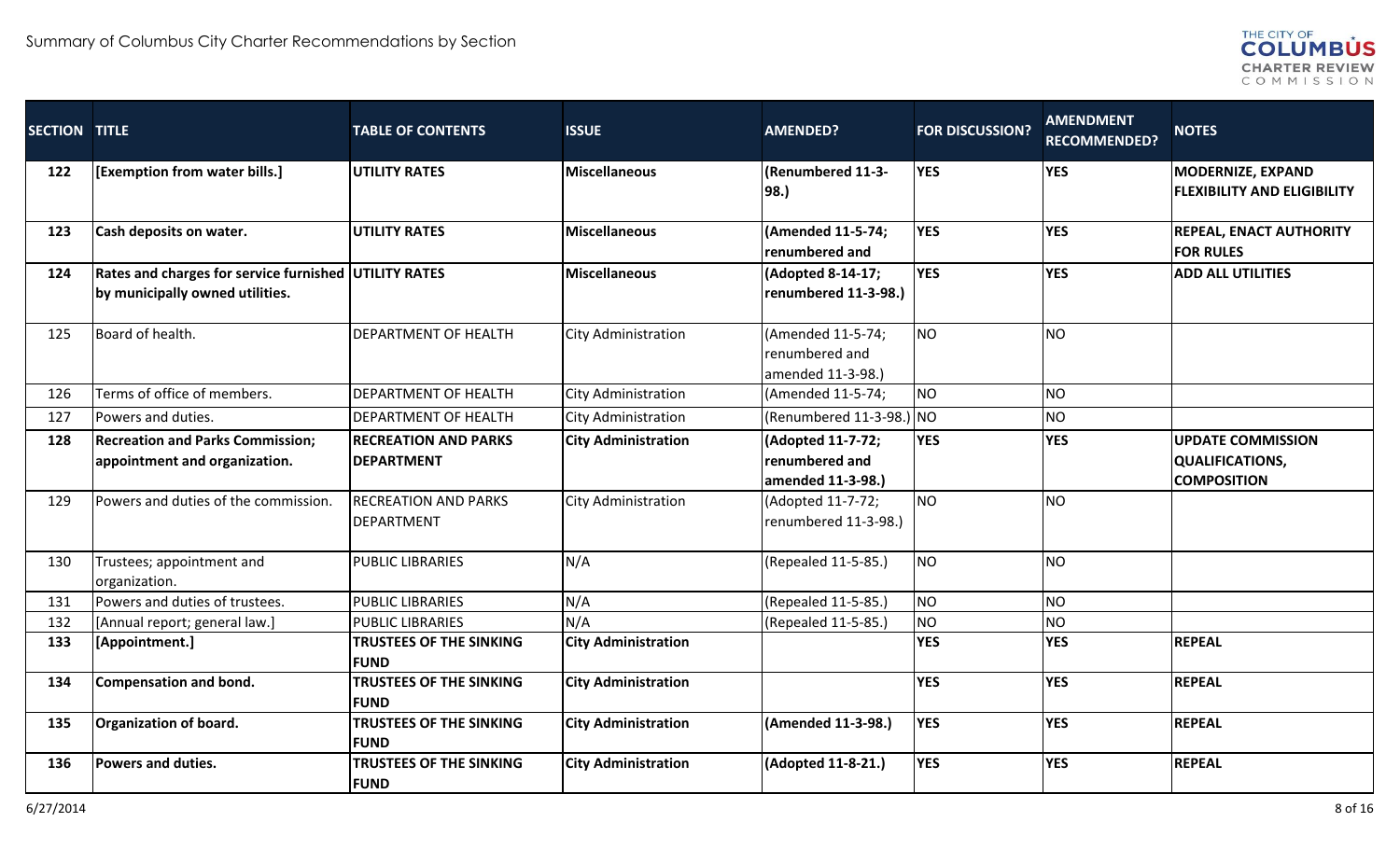

| <b>SECTION TITLE</b> |                                     | <b>TABLE OF CONTENTS</b>                               | <b>ISSUE</b>                       | <b>AMENDED?</b>                      | <b>FOR DISCUSSION?</b> | <b>AMENDMENT</b><br><b>RECOMMENDED?</b> | <b>NOTES</b>                                                 |
|----------------------|-------------------------------------|--------------------------------------------------------|------------------------------------|--------------------------------------|------------------------|-----------------------------------------|--------------------------------------------------------------|
| 137                  | [Certification of funds.]           | <b>TRUSTEES OF THE SINKING</b><br><b>FUND</b>          | <b>City Administration</b>         |                                      | <b>YES</b>             | <b>YES</b>                              | <b>REPEAL</b>                                                |
| 138                  | [Investment of funds.]              | <b>TRUSTEES OF THE SINKING</b><br><b>FUND</b>          | <b>City Administration</b>         |                                      | <b>YES</b>             | <b>YES</b>                              | <b>REPEAL</b>                                                |
| 139                  | [Deposits and withdrawals.]         | <b>TRUSTEES OF THE SINKING</b><br><b>FUND</b>          | <b>City Administration</b>         |                                      | <b>YES</b>             | <b>YES</b>                              | <b>REPEAL</b>                                                |
| 140                  | Powers as to investigation.         | <b>TRUSTEES OF THE SINKING</b><br><b>IFUND</b>         | <b>City Administration</b>         |                                      | <b>YES</b>             | <b>YES</b>                              | <b>REPEAL</b>                                                |
| 141                  | Recording of bonds.                 | <b>TRUSTEES OF THE SINKING</b><br><b>FUND</b>          | <b>City Administration</b>         |                                      | <b>YES</b>             | <b>YES</b>                              | <b>REPEAL</b>                                                |
| 142                  | Board of purchase.                  | [PURCHASES]                                            | N/A                                | (Repealed 5-7-74.)                   | <b>NO</b>              | <b>NO</b>                               |                                                              |
| 143                  | [Competition; supplies.]            | [PURCHASES]                                            | N/A                                | (Repealed 5-7-74.)                   | NO <sub>1</sub>        | N <sub>O</sub>                          |                                                              |
| 144                  | [Assistants.]                       | [PURCHASES]                                            | N/A                                | (Repealed 5-7-74.)                   | NO                     | N <sub>O</sub>                          |                                                              |
| 145                  | [Powers and duties; City bulletin.] | <b>IBUREAU OF INFORMATION</b><br><b>AND PUBLICITY]</b> | <b>City Officials -- Generally</b> | (Amended 11-3-98.)                   | <b>YES</b>             | <b>YES</b>                              | <b>REPEAL, ENACT IN SEPARATE</b><br><b>SECTION RE: CLERK</b> |
| 146                  | Commissioners.                      | THE CIVIL SERVICE COMMISSION City Administration       |                                    |                                      | NO                     | <b>NO</b>                               |                                                              |
| 147                  | Officers of commission.             | THE CIVIL SERVICE COMMISSION City Administration       |                                    |                                      | <b>NO</b>              | N <sub>O</sub>                          |                                                              |
| 148                  | Classification.                     | THE CIVIL SERVICE COMMISSION City Administration       |                                    | (Amended 11-5-85; 11- NO<br>$3-98.$  |                        | <b>NO</b>                               |                                                              |
| 149                  | <b>Rules.</b>                       | THE CIVIL SERVICE<br><b>COMMISSION</b>                 | <b>City Administration</b>         | (Amended 11-8-94; 11-YES<br>$ 3-98.$ |                        | <b>YES</b>                              | <b>CHANGE FROM 1 TO 3 YEARS</b><br>TO REJOIN ELIGIBLE LIST   |
| 149.1                | Appeals.                            | THE CIVIL SERVICE COMMISSION City Administration       |                                    | (Adopted 5-2-67.)                    | <b>NO</b>              | N <sub>O</sub>                          |                                                              |
| 150                  | Examinations.                       | THE CIVIL SERVICE COMMISSION City Administration       |                                    |                                      | NO                     | N <sub>O</sub>                          |                                                              |
| 151                  | Appointments.                       | THE CIVIL SERVICE COMMISSION City Administration       |                                    | (Amended 11-8-94.)                   | <b>NO</b>              | <b>NO</b>                               |                                                              |
| 152                  | Present civil service employees.    | THE CIVIL SERVICE COMMISSION City Administration       |                                    | (Adopted 8-8-60.)                    | <b>NO</b>              | <b>NO</b>                               |                                                              |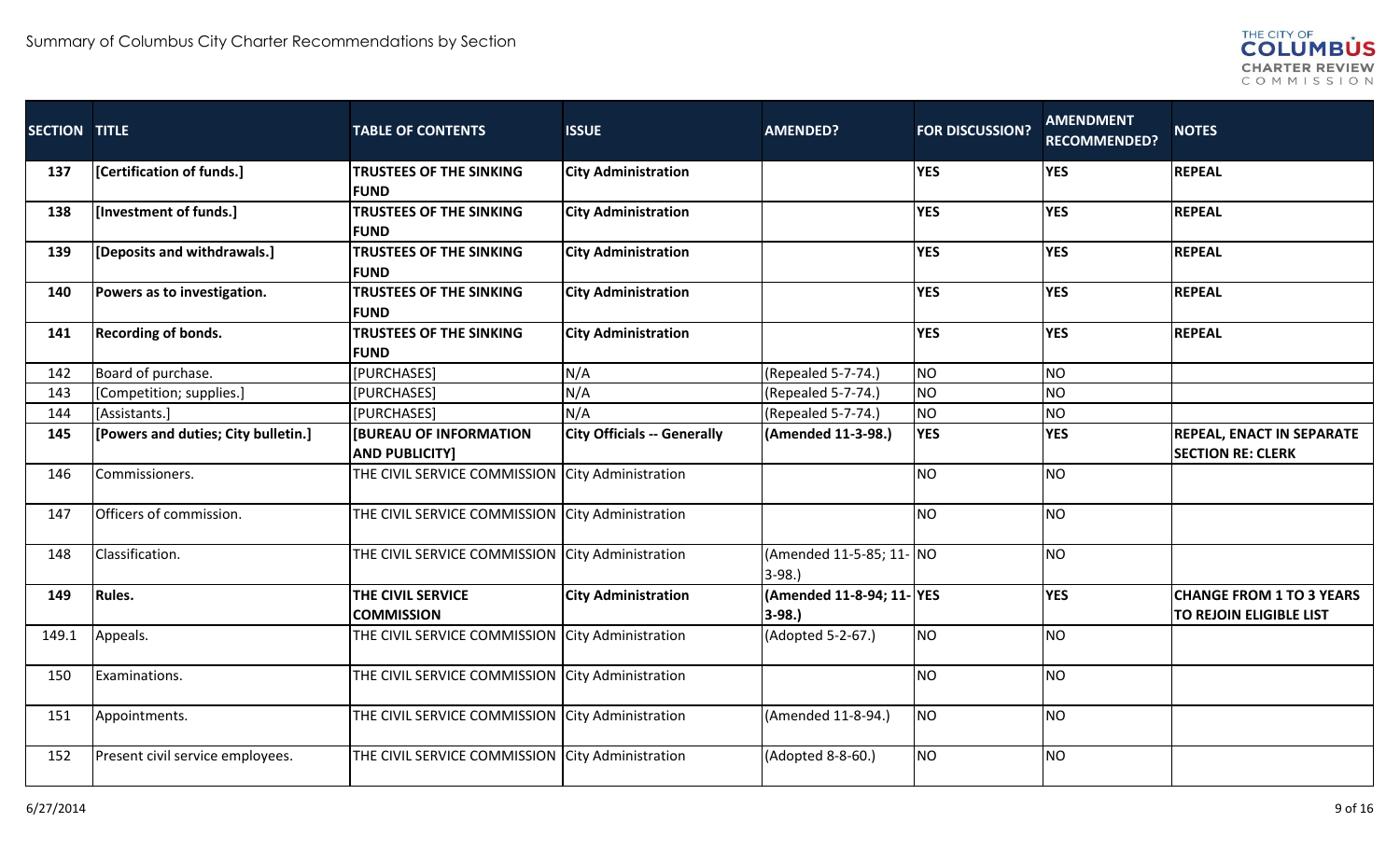

| <b>SECTION TITLE</b> |                                                 | <b>TABLE OF CONTENTS</b>                         | <b>ISSUE</b>               | <b>AMENDED?</b>    | <b>FOR DISCUSSION?</b> | <b>AMENDMENT</b><br><b>RECOMMENDED?</b> | <b>NOTES</b>                                |
|----------------------|-------------------------------------------------|--------------------------------------------------|----------------------------|--------------------|------------------------|-----------------------------------------|---------------------------------------------|
| 153                  | Payrolls certified.                             | THE CIVIL SERVICE COMMISSION City Administration |                            |                    | <b>NO</b>              | <b>NO</b>                               |                                             |
| 154                  | Investigations and hearings.                    | THE CIVIL SERVICE COMMISSION City Administration |                            |                    | <b>NO</b>              | <b>NO</b>                               |                                             |
| 155                  | Political beliefs.                              | THE CIVIL SERVICE COMMISSION City Administration |                            |                    | <b>NO</b>              | N <sub>O</sub>                          |                                             |
| 156                  | Political activity.                             | THE CIVIL SERVICE COMMISSION City Administration |                            |                    | <b>NO</b>              | <b>NO</b>                               |                                             |
| 157                  | Abuse of political influence.                   | THE CIVIL SERVICE COMMISSION City Administration |                            | (Amended 11-3-98.) | NO                     | N <sub>O</sub>                          |                                             |
| 158                  | Violations and penalties.                       | THE CIVIL SERVICE COMMISSION City Administration |                            | (Amended 11-3-98.) | <b>NO</b>              | <b>NO</b>                               |                                             |
| 158.1                | Resident requirements for certain<br>employees. | THE CIVIL SERVICE COMMISSION City Administration |                            | (Amended 5-4-71.)  | YES                    | <b>NO</b>                               | <b>RECOMMEND STUDY</b><br><b>COMMISSION</b> |
| 159                  | Certificate of auditor.                         | <b>CONTRACTS</b>                                 | <b>City Administration</b> | (Adopted 11-2-71.) | <b>NO</b>              | <b>NO</b>                               |                                             |
| 160                  | [Crediting funds.]                              | <b>CONTRACTS</b>                                 | City Administration        |                    | <b>NO</b>              | NO                                      |                                             |
| 161                  | Contracts-when void.                            | <b>CONTRACTS</b>                                 | <b>City Administration</b> | (Amended 11-3-98.) | <b>NO</b>              | <b>NO</b>                               |                                             |
| 162                  | Contracts-how let.                              | <b>CONTRACTS</b>                                 | N/A                        | (Repealed 5-7-74.) | <b>NO</b>              | <b>NO</b>                               |                                             |
| 163                  | Alterations or modifications in contract.       | <b>CONTRACTS</b>                                 | N/A                        | (Repealed 5-7-74.) | <b>NO</b>              | <b>NO</b>                               |                                             |
| 164                  | Local improvements.                             | <b>IMPROVEMENTS AND</b><br><b>ASSESSMENTS</b>    | Miscellaneous              |                    | <b>NO</b>              | <b>NO</b>                               |                                             |
| 165                  | Methods of special assessments.                 | <b>IMPROVEMENTS AND</b><br><b>ASSESSMENTS</b>    | Miscellaneous              |                    | <b>NO</b>              | <b>NO</b>                               |                                             |
| 166                  | Preliminary resolution.                         | <b>IMPROVEMENTS AND</b><br>ASSESSMENTS           | Miscellaneous              |                    | <b>NO</b>              | <b>NO</b>                               |                                             |
| 167                  | Plans of proposed improvements.                 | <b>IMPROVEMENTS AND</b><br><b>ASSESSMENTS</b>    | Miscellaneous              |                    | <b>NO</b>              | N <sub>O</sub>                          |                                             |
| 168                  | Estimated assessment.                           | <b>IMPROVEMENTS AND</b><br>ASSESSMENTS           | Miscellaneous              |                    | <b>NO</b>              | <b>NO</b>                               |                                             |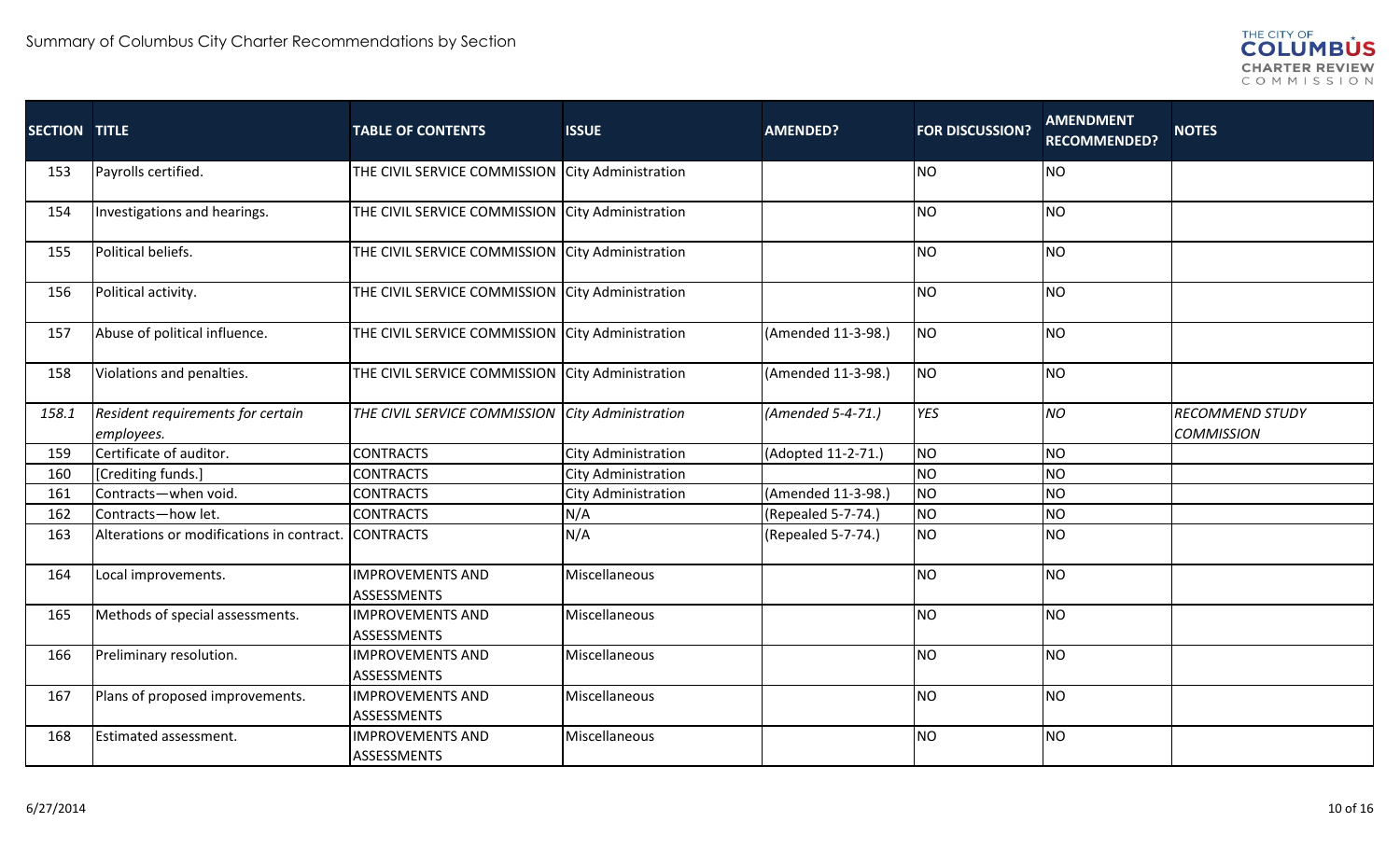

| <b>SECTION TITLE</b> |                                            | <b>TABLE OF CONTENTS</b>                      | <b>ISSUE</b>  | <b>AMENDED?</b>    | <b>FOR DISCUSSION?</b> | <b>AMENDMENT</b><br><b>RECOMMENDED?</b> | <b>NOTES</b> |
|----------------------|--------------------------------------------|-----------------------------------------------|---------------|--------------------|------------------------|-----------------------------------------|--------------|
| 169                  | [Lands unalloted or not on duplicate.]     | <b>IMPROVEMENTS AND</b><br><b>ASSESSMENTS</b> | Miscellaneous |                    | <b>NO</b>              | <b>NO</b>                               |              |
| 170                  | Notice-how served.                         | <b>IMPROVEMENTS AND</b><br>ASSESSMENTS        | Miscellaneous |                    | <b>NO</b>              | <b>NO</b>                               |              |
| 171                  | Objections to assessments.                 | <b>IMPROVEMENTS AND</b><br><b>ASSESSMENTS</b> | Miscellaneous | (Amended 11-3-98.) | NO                     | <b>NO</b>                               |              |
| 172                  | Board of revision.                         | <b>IMPROVEMENTS AND</b><br><b>ASSESSMENTS</b> | Miscellaneous |                    | <b>NO</b>              | <b>NO</b>                               |              |
| 173                  | Hearing on objection.                      | <b>IMPROVEMENTS AND</b><br><b>ASSESSMENTS</b> | Miscellaneous |                    | <b>NO</b>              | <b>NO</b>                               |              |
| 174                  | Claims.                                    | <b>IMPROVEMENTS AND</b><br><b>ASSESSMENTS</b> | Miscellaneous | (Amended 11-3-98.) | NO                     | <b>NO</b>                               |              |
| 175                  | Damages assessed.                          | <b>IMPROVEMENTS AND</b><br><b>ASSESSMENTS</b> | Miscellaneous |                    | <b>NO</b>              | <b>NO</b>                               |              |
| 176                  | [Procedure of city attorney.]              | <b>IMPROVEMENTS AND</b><br><b>ASSESSMENTS</b> | Miscellaneous |                    | <b>NO</b>              | <b>NO</b>                               |              |
| 177                  | [Damage claims required.]                  | <b>IMPROVEMENTS AND</b><br><b>ASSESSMENTS</b> | Miscellaneous | (Amended 11-3-98.) | <b>NO</b>              | <b>NO</b>                               |              |
| 178                  | Assessment of cost.                        | <b>IMPROVEMENTS AND</b><br><b>ASSESSMENTS</b> | Miscellaneous |                    | <b>NO</b>              | <b>NO</b>                               |              |
| 179                  | Collection of assessments.                 | <b>IMPROVEMENTS AND</b><br><b>ASSESSMENTS</b> | Miscellaneous |                    | <b>NO</b>              | <b>NO</b>                               |              |
| 180                  | Limitation on assessments.                 | <b>IMPROVEMENTS AND</b><br><b>ASSESSMENTS</b> | Miscellaneous |                    | <b>NO</b>              | <b>NO</b>                               |              |
| 181                  | City's portion of cost.                    | <b>IMPROVEMENTS AND</b><br><b>ASSESSMENTS</b> | Miscellaneous | (Adopted 5-7-63.)  | NO                     | <b>NO</b>                               |              |
| 181.1                | Petitions for improvements.                | <b>IMPROVEMENTS AND</b><br><b>ASSESSMENTS</b> | Miscellaneous | (Adopted 5-7-63.)  | <b>NO</b>              | <b>NO</b>                               |              |
| 182                  | Assessments for replacing<br>improvements. | <b>IMPROVEMENTS AND</b><br><b>ASSESSMENTS</b> | Miscellaneous | (Adopted 11-2-15.) | NO                     | <b>NO</b>                               |              |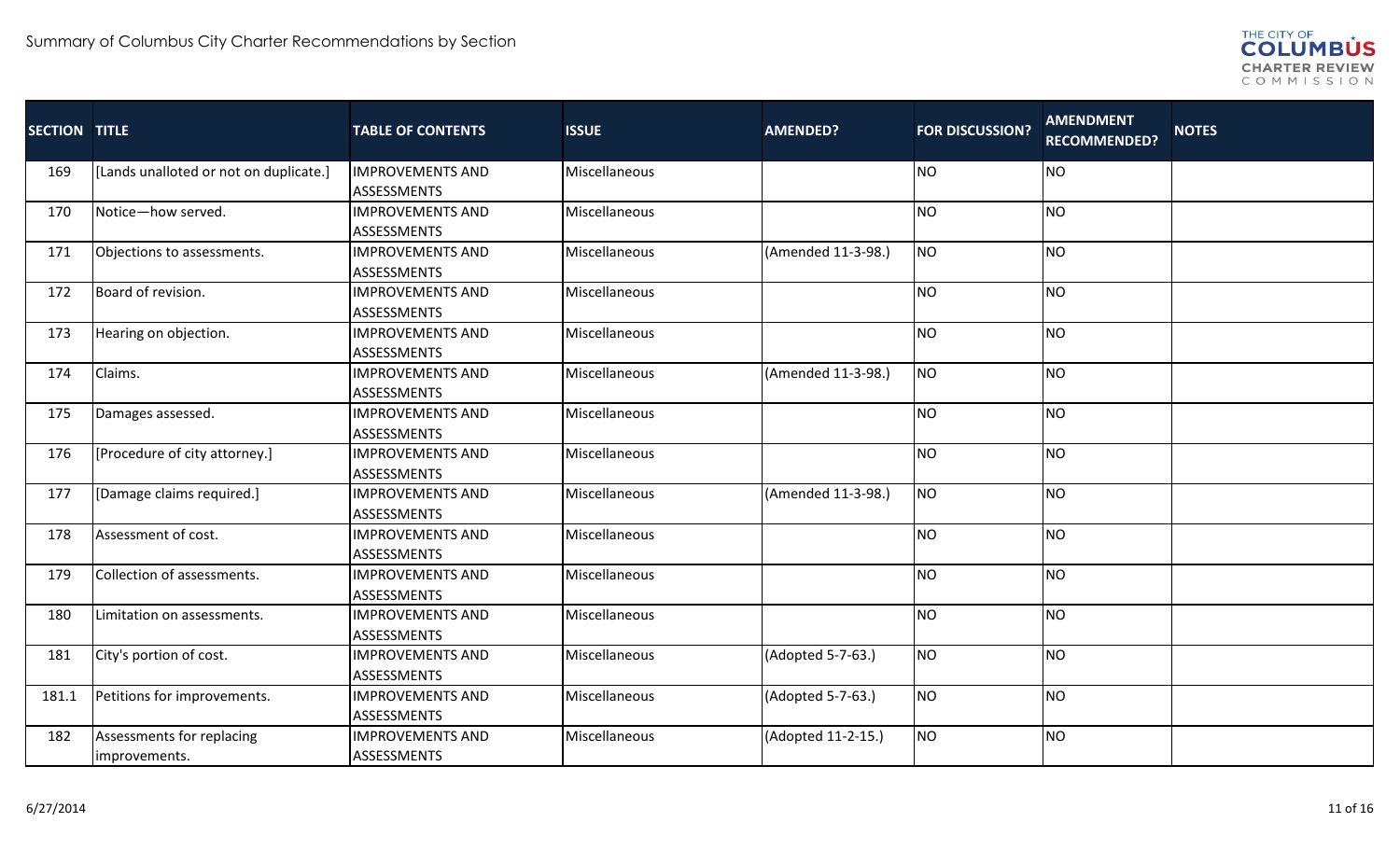

| <b>SECTION TITLE</b> |                                                                                                                   | <b>TABLE OF CONTENTS</b>                      | <b>ISSUE</b>         | <b>AMENDED?</b>     | <b>FOR DISCUSSION?</b> | <b>AMENDMENT</b><br><b>RECOMMENDED?</b> | <b>NOTES</b>                  |
|----------------------|-------------------------------------------------------------------------------------------------------------------|-----------------------------------------------|----------------------|---------------------|------------------------|-----------------------------------------|-------------------------------|
| 183                  | Sewer and water connections.                                                                                      | <b>IMPROVEMENTS AND</b><br><b>ASSESSMENTS</b> | Miscellaneous        | (Amended 11-3-98.)  | <b>NO</b>              | <b>NO</b>                               |                               |
| 184                  | Sidewalks.                                                                                                        | <b>IMPROVEMENTS AND</b><br><b>ASSESSMENTS</b> | Miscellaneous        | (Amended 11-3-98.)  | <b>NO</b>              | <b>NO</b>                               |                               |
| 185                  | Work done by city.                                                                                                | <b>IMPROVEMENTS AND</b><br><b>ASSESSMENTS</b> | Miscellaneous        |                     | <b>NO</b>              | <b>NO</b>                               |                               |
| 186                  | Public improvements by contract or<br>direct labor.                                                               | <b>IMPROVEMENTS AND</b><br>ASSESSMENTS        | Miscellaneous        |                     | <b>NO</b>              | NO                                      |                               |
| 187                  | Streets and public grounds.                                                                                       | <b>IMPROVEMENTS AND</b><br><b>ASSESSMENTS</b> | Miscellaneous        |                     | <b>NO</b>              | <b>NO</b>                               |                               |
| 188                  | Alteration of streets.                                                                                            | <b>IMPROVEMENTS AND</b><br><b>ASSESSMENTS</b> | Miscellaneous        |                     | <b>NO</b>              | <b>NO</b>                               |                               |
| 189                  | Assessment bonds and notes.                                                                                       | <b>IMPROVEMENTS AND</b><br><b>ASSESSMENTS</b> | Miscellaneous        |                     | <b>NO</b>              | <b>NO</b>                               |                               |
| 190                  | Unexpended balances and assessments.                                                                              | <b>IMPROVEMENTS AND</b><br>ASSESSMENTS        | Miscellaneous        |                     | <b>NO</b>              | <b>NO</b>                               |                               |
| 191                  | Dedication of streets.                                                                                            | <b>IMPROVEMENTS AND</b><br>ASSESSMENTS        | Miscellaneous        |                     | <b>NO</b>              | <b>NO</b>                               |                               |
| 192                  | Grant.                                                                                                            | <b>FRANCHISES</b>                             | Miscellaneous        | (Adopted 11-3-53.)  | <b>NO</b>              | <b>NO</b>                               |                               |
| 192.1                | Department of Public Utilities;<br>appointment of director of public<br>utilities; powers and duties of director. | <b>FRANCHISES</b>                             | N/A                  | (Repealed 11-5-74.) | <b>NO</b>              | <b>NO</b>                               |                               |
| 193                  | Period of grants.                                                                                                 | <b>FRANCHISES</b>                             | Miscellaneous        |                     | <b>NO</b>              | <b>NO</b>                               |                               |
| 194                  | <b>Reports to city by grantee.</b>                                                                                | <b>FRANCHISES</b>                             | <b>Miscellaneous</b> |                     | <b>YES</b>             | <b>YES</b>                              | <b>ADD NON-DISCRIMINATION</b> |
| 195                  | Right of city to lease or purchase.                                                                               | <b>FRANCHISES</b>                             | Miscellaneous        |                     | <b>NO</b>              | <b>NO</b>                               |                               |
| 196                  | Exclusion of franchise value.                                                                                     | <b>FRANCHISES</b>                             | Miscellaneous        |                     | <b>NO</b>              | <b>NO</b>                               |                               |
| 197                  | Extension by annexation.                                                                                          | <b>FRANCHISES</b>                             | Miscellaneous        |                     | <b>NO</b>              | <b>NO</b>                               |                               |
| 198                  | Regulations.                                                                                                      | <b>FRANCHISES</b>                             | Miscellaneous        | (Adopted 11-3-53.)  | <b>NO</b>              | <b>NO</b>                               |                               |
| 199                  | Forfeitures.                                                                                                      | <b>FRANCHISES</b>                             | Miscellaneous        | (Adopted 11-3-53.)  | <b>NO</b>              | <b>NO</b>                               |                               |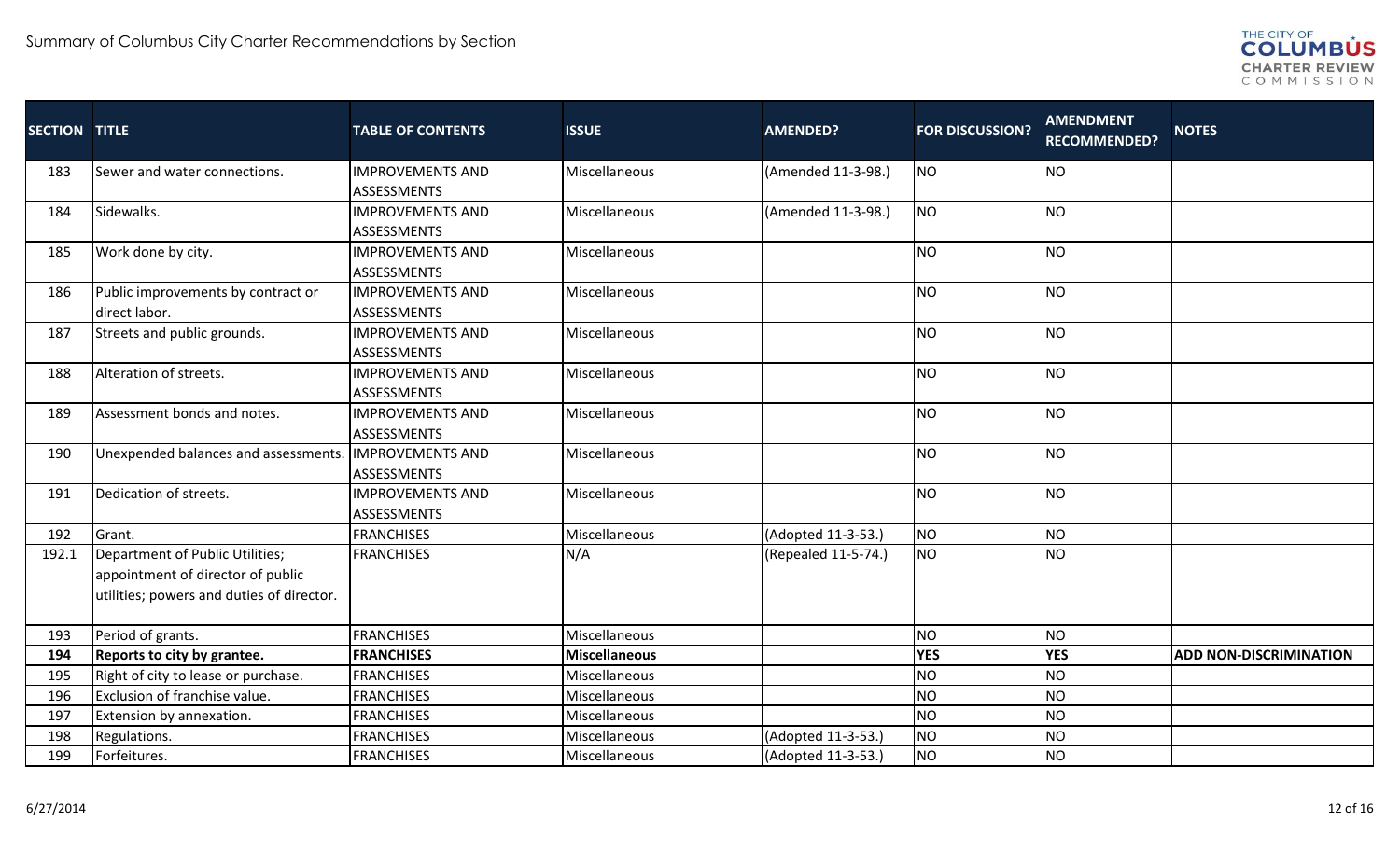

| <b>SECTION TITLE</b> |                                              | <b>TABLE OF CONTENTS</b>                   | <b>ISSUE</b>      | <b>AMENDED?</b>                       | <b>FOR DISCUSSION?</b> | <b>AMENDMENT</b><br><b>RECOMMENDED?</b> | <b>NOTES</b>                     |
|----------------------|----------------------------------------------|--------------------------------------------|-------------------|---------------------------------------|------------------------|-----------------------------------------|----------------------------------|
| 200                  | Nominations and elections.                   | <b>NOMINATIONS AND ELECTIONS</b>           | <b>Elections</b>  | (Amended 11-8-94.)                    | <b>YES</b>             | <b>YES</b>                              | <b>AMEND PROVISIONS (SEE</b>     |
|                      |                                              |                                            |                   |                                       |                        |                                         | <b>ELECTIONS SUMMARY)</b>        |
| 200.1                | Woman's suffrage.                            | <b>NOMINATIONS AND ELECTIONS</b>           | N/A               | (Repealed 11-5-74.)                   | <b>YES</b>             | <b>NO</b>                               |                                  |
| 201                  | <b>Ballots.</b>                              | <b>NOMINATIONS AND ELECTIONS</b>           | <b>Elections</b>  | (Adopted 5-5-64;<br>amended 11-3-98.) | <b>YES</b>             | <b>YES</b>                              | <b>REPEAL</b>                    |
| 202                  | Nomination of council members and            | <b>NOMINATIONS AND ELECTIONS</b>           | <b>Elections</b>  | (Amended 11-2-82; 11-YES              |                        | <b>YES</b>                              | <b>AMEND PROVISIONS (SEE</b>     |
|                      | other officers.                              |                                            |                   | $3-98.$                               |                        |                                         | <b>ELECTIONS SUMMARY)</b>        |
| 202.1                | Nomination and election of the               | <b>NOMINATIONS AND ELECTIONS</b>           | <b>IElections</b> | (Adopted 11-8-94.)                    | <b>YES</b>             | <b>YES</b>                              | <b>AMEND PROVISIONS (SEE</b>     |
|                      | remainder of an unexpired term.              |                                            |                   |                                       |                        |                                         | <b>ELECTIONS SUMMARY)</b>        |
| 203                  | Acceptance.                                  | <b>NOMINATIONS AND ELECTIONS</b>           | <b>Elections</b>  | (Adopted 5-22-45;                     | <b>YES</b>             | <b>YES</b>                              | <b>AMEND PROVISIONS (SEE</b>     |
|                      |                                              |                                            |                   | amended 11-3-98.)                     |                        |                                         | <b>ELECTIONS SUMMARY)</b>        |
| 204                  | Form of primary ballot.                      | <b>NOMINATIONS AND ELECTIONS</b>           | <b>Elections</b>  | (Adopted 11-7-33;                     | <b>YES</b>             | <b>YES</b>                              | <b>REPEAL</b>                    |
|                      |                                              |                                            |                   | amended 11-3-98.)                     |                        |                                         |                                  |
| 205                  | <b>Election of council members and other</b> | <b>NOMINATIONS AND ELECTIONS</b>           | <b>Elections</b>  | (Adopted 11-7-33;                     | <b>YES</b>             | <b>YES</b>                              | <b>AMEND PROVISIONS (SEE</b>     |
|                      | officers.                                    |                                            |                   | amended 11-3-98.)                     |                        |                                         | <b>ELECTIONS SUMMARY)</b>        |
| 206                  | Replacement upon death or                    | <b>NOMINATIONS AND ELECTIONS Elections</b> |                   | (Adopted 11-2-82;                     | <b>YES</b>             | <b>YES</b>                              | <b>AMEND PROVISIONS (SEE</b>     |
|                      | withdrawal of candidate.                     |                                            |                   | amended 11-3-98.)                     |                        |                                         | <b>ELECTIONS SUMMARY)</b>        |
| 207                  | [Deleted 11-7-33.]                           | NOMINATIONS AND ELECTIONS N/A              |                   | [Deleted 11-7-33.]                    | <b>YES</b>             | <b>YES</b>                              | <b>REPEAL</b>                    |
| 208                  | [Deleted 11-7-33.]                           | <b>NOMINATIONS AND ELECTIONS N/A</b>       |                   | [Deleted 11-7-33.]                    | <b>YES</b>             | <b>YES</b>                              | <b>REPEAL</b>                    |
| 209                  | [Deleted 11-7-33.]                           | <b>NOMINATIONS AND ELECTIONS N/A</b>       |                   | [Deleted 11-7-33.]                    | <b>YES</b>             | <b>YES</b>                              | <b>REPEAL</b>                    |
| 210                  | Form of ballots.                             | <b>NOMINATIONS AND ELECTIONS Elections</b> |                   | (Adopted 11-7-33;                     | <b>YES</b>             | <b>YES</b>                              | <b>REPEAL, ENACT NEW</b>         |
|                      |                                              |                                            |                   | amended 11-3-98.)                     |                        |                                         | <b>PROVISIONS (SEE ELECTIONS</b> |
|                      |                                              |                                            |                   |                                       |                        |                                         | <b>SUMMARY)</b>                  |
| 211                  | [Ballot form illustrated.]                   | <b>NOMINATIONS AND ELECTIONS Elections</b> |                   | (Adopted 11-7-33;                     | <b>YES</b>             | <b>YES</b>                              | <b>REPEAL, ENACT NEW</b>         |
|                      |                                              |                                            |                   | amended 11-3-98.)                     |                        |                                         | <b>PROVISIONS (SEE ELECTIONS</b> |
|                      |                                              |                                            |                   |                                       |                        |                                         | <b>SUMMARY)</b>                  |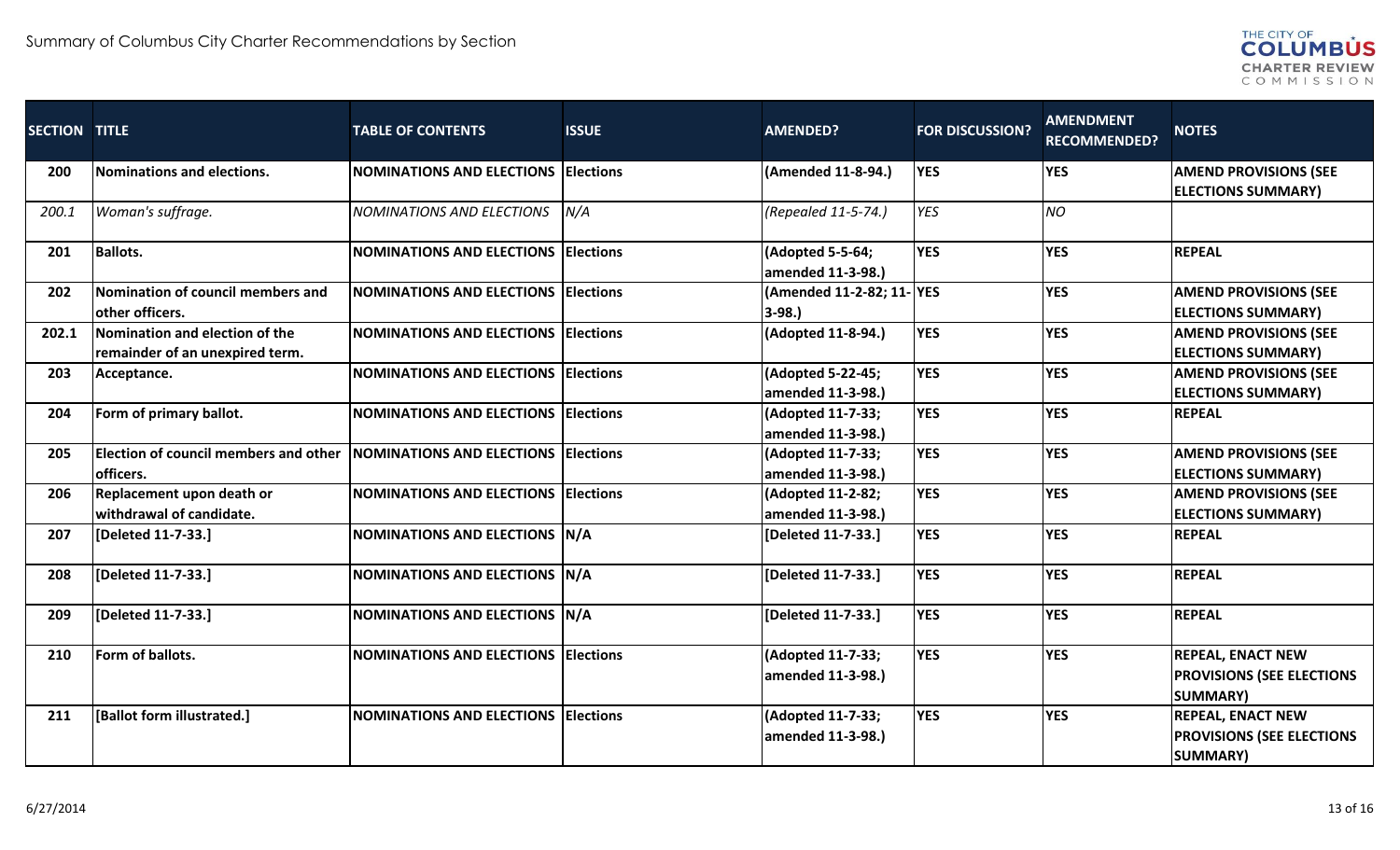

| SECTION TITLE |                                  | <b>TABLE OF CONTENTS</b>      | <b>ISSUE</b>     | <b>AMENDED?</b>    | <b>FOR DISCUSSION?</b> | <b>AMENDMENT</b><br><b>RECOMMENDED?</b> | <b>NOTES</b>                                                                    |
|---------------|----------------------------------|-------------------------------|------------------|--------------------|------------------------|-----------------------------------------|---------------------------------------------------------------------------------|
| 212           | [Deleted 11-7-33.]               | NOMINATIONS AND ELECTIONS N/A |                  | [Deleted 11-7-33.] | <b>YES</b>             | <b>YES</b>                              | <b>REPEAL</b>                                                                   |
| 213           | [Deleted 11-7-33.]               | NOMINATIONS AND ELECTIONS N/A |                  | [Deleted 11-7-33.] | <b>YES</b>             | <b>YES</b>                              | <b>REPEAL</b>                                                                   |
| 214           | [Deleted 11-7-33.]               | NOMINATIONS AND ELECTIONS N/A |                  | [Deleted 11-7-33.] | <b>YES</b>             | <b>YES</b>                              | <b>REPEAL</b>                                                                   |
| 215           | <b>Recall petition.</b>          | <b>THE RECALL</b>             | <b>Elections</b> | (Amended 11-3-98.) | <b>YES</b>             | <b>YES</b>                              | <b>REPEAL, ENACT NEW</b><br><b>PROVISIONS (SEE ELECTIONS</b><br><b>SUMMARY)</b> |
| 216           | Notice.                          | <b>THE RECALL</b>             | <b>Elections</b> | (Amended 11-3-98.) | <b>YES</b>             | <b>YES</b>                              | <b>REPEAL, ENACT NEW</b><br><b>PROVISIONS (SEE ELECTIONS</b><br><b>SUMMARY)</b> |
| 217           | <b>Recall election.</b>          | <b>THE RECALL</b>             | <b>Elections</b> | (Amended 11-3-98.) | <b>YES</b>             | <b>YES</b>                              | <b>REPEAL, ENACT NEW</b><br><b>PROVISIONS (SEE ELECTIONS</b><br><b>SUMMARY)</b> |
| 218           | <b>Ballots.</b>                  | <b>THE RECALL</b>             | <b>Elections</b> |                    | <b>YES</b>             | <b>YES</b>                              | <b>REPEAL, ENACT NEW</b><br><b>PROVISIONS (SEE ELECTIONS</b><br><b>SUMMARY)</b> |
| 219           | Filling of vacancies.            | <b>THE RECALL</b>             | <b>Elections</b> | (Amended 11-3-98.) | <b>YES</b>             | <b>YES</b>                              | <b>REPEAL, ENACT NEW</b><br><b>PROVISIONS (SEE ELECTIONS</b><br><b>SUMMARY)</b> |
| 220           | <b>Effect of resignations.</b>   | <b>THE RECALL</b>             | <b>Elections</b> |                    | <b>YES</b>             | <b>YES</b>                              | <b>REPEAL, ENACT NEW</b><br><b>PROVISIONS (SEE ELECTIONS</b><br><b>SUMMARY)</b> |
| 221           | <b>Miscellaneous provisions.</b> | <b>THE RECALL</b>             | <b>Elections</b> | (Amended 11-3-98.) | <b>YES</b>             | <b>YES</b>                              | <b>REPEAL, ENACT NEW</b><br><b>PROVISIONS (SEE ELECTIONS</b><br><b>SUMMARY)</b> |
| 222           | Offenses relating to petitions.  | <b>THE RECALL</b>             | <b>Elections</b> | (Amended 11-3-98.) | <b>YES</b>             | <b>YES</b>                              | <b>REPEAL, ENACT NEW</b><br><b>PROVISIONS (SEE ELECTIONS</b><br><b>SUMMARY)</b> |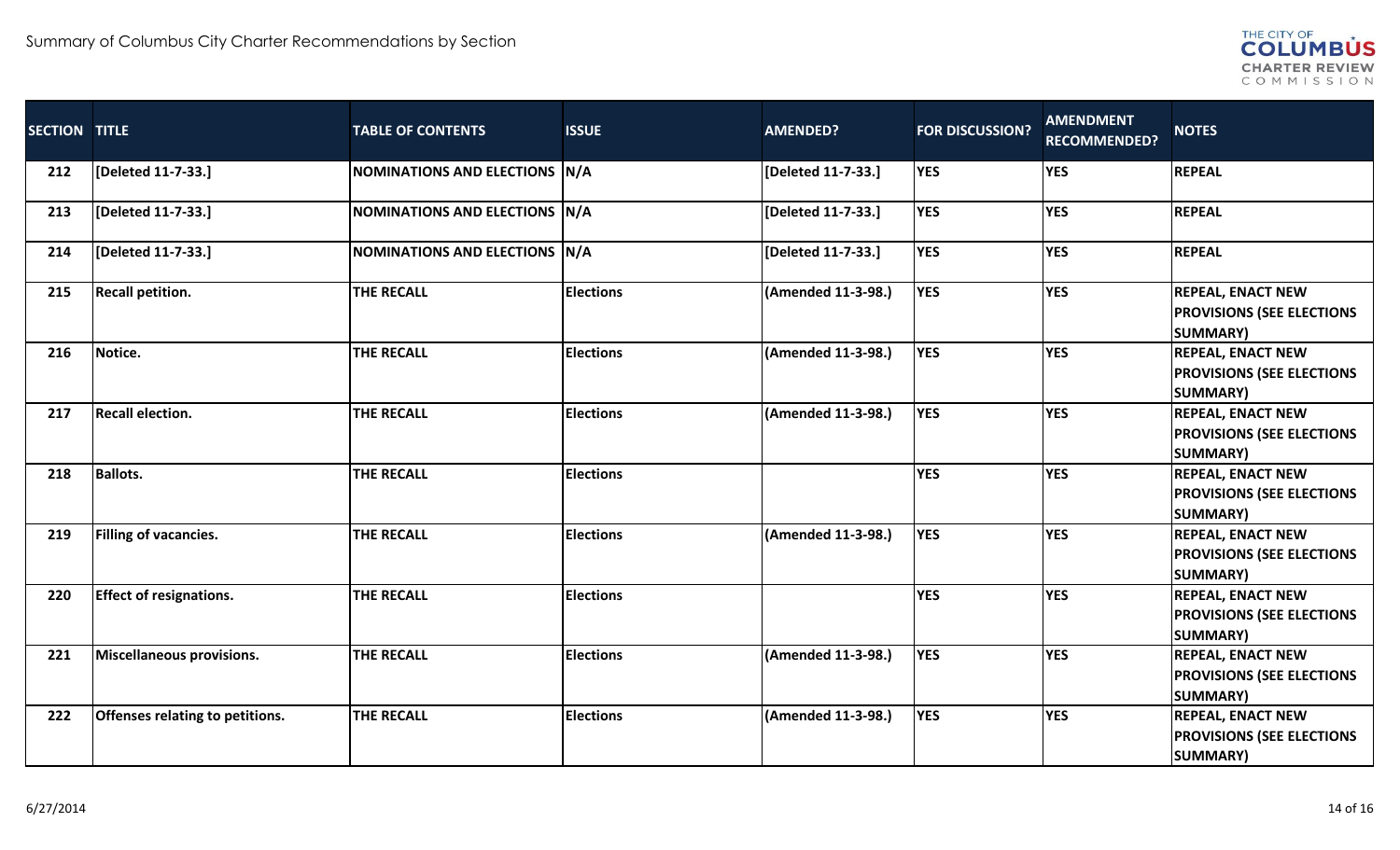

| <b>SECTION TITLE</b>     |                                    | <b>TABLE OF CONTENTS</b>        | <b>ISSUE</b>                       | <b>AMENDED?</b>                        | <b>FOR DISCUSSION?</b> | <b>AMENDMENT</b><br><b>RECOMMENDED?</b> | <b>NOTES</b>                                                                    |
|--------------------------|------------------------------------|---------------------------------|------------------------------------|----------------------------------------|------------------------|-----------------------------------------|---------------------------------------------------------------------------------|
| 223                      | [Violations; penalty.]             | <b>THE RECALL</b>               | <b>Elections</b>                   | (Amended 11-3-98.)                     | <b>YES</b>             | <b>YES</b>                              | <b>REPEAL, ENACT NEW</b><br><b>PROVISIONS (SEE ELECTIONS</b><br><b>SUMMARY)</b> |
| 224                      | Continuance of present officers.   | MISCELLANEOUS PROVISIONS        | Miscellaneous                      |                                        | <b>NO</b>              | <b>NO</b>                               |                                                                                 |
| 225                      | Commencement of terms of officers. | MISCELLANEOUS PROVISIONS        | Miscellaneous                      |                                        | <b>NO</b>              | <b>NO</b>                               |                                                                                 |
| 226                      | Oath of office.                    | MISCELLANEOUS PROVISIONS        | City Officials -- Generally        |                                        | NO                     | <b>NO</b>                               |                                                                                 |
| 227                      | Interest in contracts or supplies. | <b>MISCELLANEOUS PROVISIONS</b> | <b>City Officials -- Generally</b> | (Adopted 11-2-82;<br>amended 11-3-98.) | <b>YES</b>             | <b>YES</b>                              | <b>ENACT BROADER PROHIBITED</b><br><b>ACTS</b>                                  |
| 228                      | Continuance of contract.           | MISCELLANEOUS PROVISIONS        | Miscellaneous                      |                                        | NO <sub>1</sub>        | N <sub>O</sub>                          |                                                                                 |
| 229                      | Ratification of ordinances.        | MISCELLANEOUS PROVISIONS        | Miscellaneous                      |                                        | <b>NO</b>              | <b>NO</b>                               |                                                                                 |
| 230                      | Hours of labor.                    | MISCELLANEOUS PROVISIONS        | City Administration                | (Amended 11-3-98.)                     | <b>NO</b>              | <b>NO</b>                               |                                                                                 |
| 231                      | Annual reports.                    | <b>MISCELLANEOUS PROVISIONS</b> | <b>City Administration</b>         |                                        | <b>YES</b>             | <b>YES</b>                              | PERMANENT RECORD,<br><b>ELECTRONIC</b>                                          |
| 232                      | General laws to apply.             | MISCELLANEOUS PROVISIONS        | Miscellaneous                      |                                        | NO                     | <b>NO</b>                               |                                                                                 |
| 233                      | Saving clause.                     | MISCELLANEOUS PROVISIONS        | Miscellaneous                      |                                        | <b>NO</b>              | <b>NO</b>                               |                                                                                 |
| 234                      | Amendments.                        | <b>MISCELLANEOUS PROVISIONS</b> | <b>Elections</b>                   | (Amended 5-4-71.)                      | <b>YES</b>             | <b>YES</b>                              | <b>REPEAL, ENACT IN SEPARATE</b><br><b>SECTION</b>                              |
| 235                      | When charter takes effect.         | MISCELLANEOUS PROVISIONS        | Miscellaneous                      |                                        | NO                     | <b>NO</b>                               |                                                                                 |
| $\hspace{0.05cm} \ldots$ | <b>Charter Review Commission.</b>  |                                 | <b>City Administration</b>         | $\overline{\phantom{0}}$               | <b>YES</b>             | <b>YES</b>                              | <b>ESTABLISH DECENNIAL</b><br><b>CHARTER REVIEW</b><br><b>COMMISION</b>         |